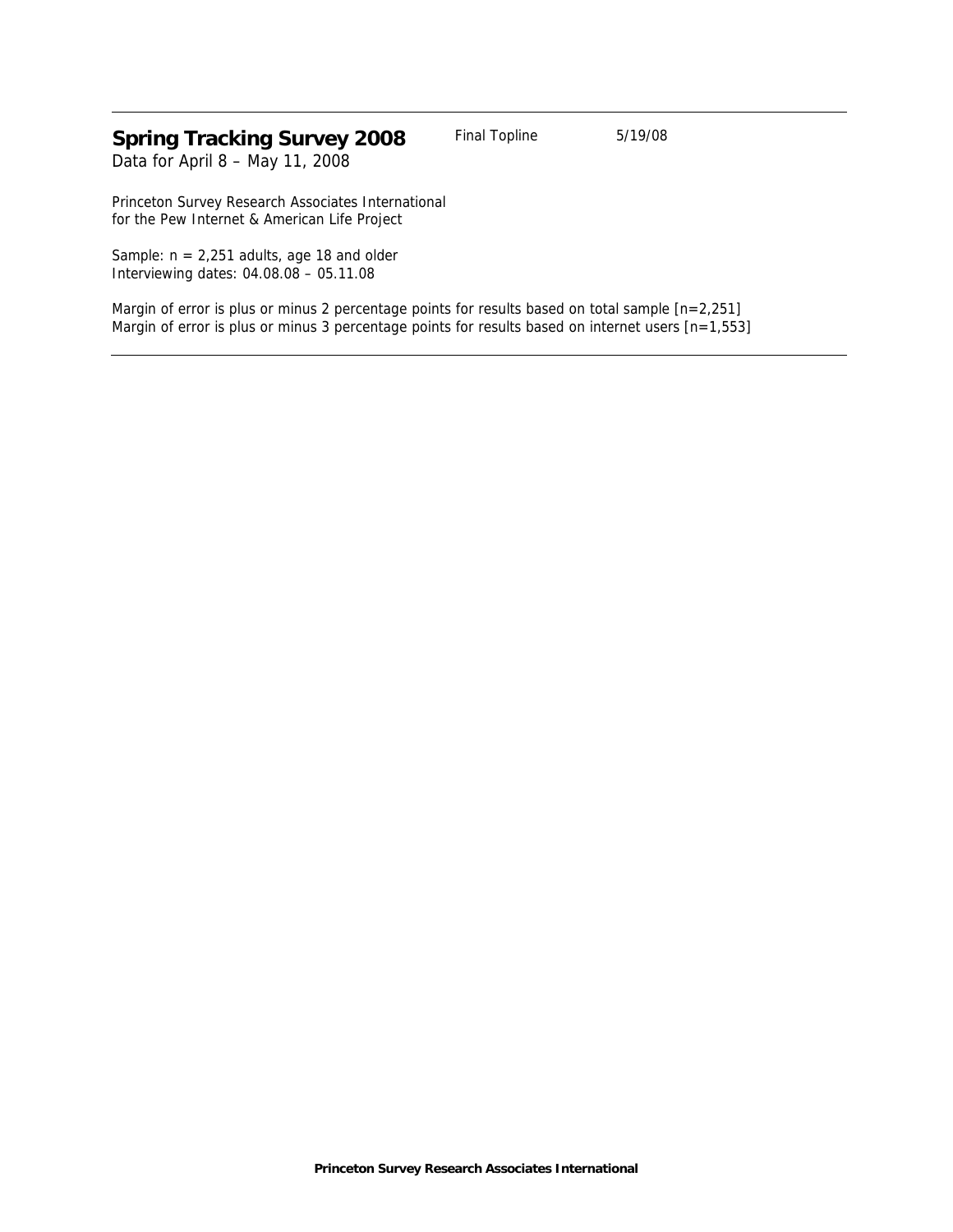**Q1** Overall, are you satisfied or dissatisfied with the way things are going in this country today?

|                                   | SATISFIED | DISSATISFIED | DON'T KNOW/<br>REFUSED |
|-----------------------------------|-----------|--------------|------------------------|
| Current                           | 22        | 71           | 8                      |
| Aug/Sept 2007 <sup>i</sup>        | 29        | 61           | 10                     |
| February 2007 <sup>ii</sup>       | 31        | 59           | 10                     |
| December 2006 <sup>iii</sup>      | 30        | 62           | 8                      |
| November 2006 <sup>iv</sup>       | 32        | 60           | 8                      |
| August 2006 <sup>v</sup>          | 30        | 60           | 10                     |
| Jan/Feb 2006vi                    | 36        | 55           | 8                      |
| Nov/Dec 2005vii                   | 35        | 56           | 9                      |
| September 2005 <sup>viii</sup>    | 32        | 61           | 8                      |
| May/June 2005 <sup>ix</sup>       | 36        | 54           | 10                     |
| February 2005 <sup>x</sup>        | 41        | 49           | 10                     |
| January 2005 <sup>xi</sup>        | 41        | 48           | 11                     |
| Nov 23-30, 2004 <sup>xii</sup>    | 45        | 47           | 9                      |
| November 2004 <sup>xiii</sup>     | 46        | 46           | 8                      |
| May/June 2004*iv                  | 33        | 56           | 11                     |
| February 2004 <sup>xv</sup>       | 40        | 50           | 10                     |
| November 2003 <sup>xvi</sup>      | 43        | 49           | 9                      |
| June 2003 <sup>xvii</sup>         | 49        | 42           | 9                      |
| April/May 2003 <sup>xviii</sup>   | 54        | 37           | 8                      |
| February 2003 <sup>xix</sup>      | 38        | 54           | 9                      |
| December 2002 <sup>xx</sup>       | 41        | 47           | 11                     |
| November 2002 <sup>xxi</sup>      | 43        | 48           | 10                     |
| September 2002 <sup>xxii</sup>    | 44        | 45           | 10                     |
| July 2002 <sup>xxiii</sup>        | 45        | 43           | 11                     |
| March/May 2002 <sup>xxiv</sup>    | 52        | 37           | 11                     |
| January 2002 <sup>xxv</sup>       | 58        | 33           | 9                      |
| December 2001 <sup>xxvi</sup>     | 61        | 29           | 10                     |
| November 2001 <sup>xxvii</sup>    | 62        | 28           | 9                      |
| October 2001 <sup>xxviii</sup>    | 57        | 33           | 10                     |
| September 2001 <sup>xxix</sup>    | 46        | 44           | 11                     |
| August 2001 <sup>xxx</sup>        | 44        | 46           | 10                     |
| February 2001 <sup>xxxi</sup>     | 53        | 38           | 10                     |
| December 2000 <sup>xxxii</sup>    | 50        | 42           | 8                      |
| November 2000 <sup>xxxiii</sup>   | 50        | 41           | 9                      |
| September 2000 <sup>xxxiv</sup>   | 51        | 40           | 9                      |
| May/June 2000 <sup>xxxv</sup>     | 51        | 41           | 8                      |
| March/April 2000 <sup>xxxvi</sup> | 50        | 41           | 9                      |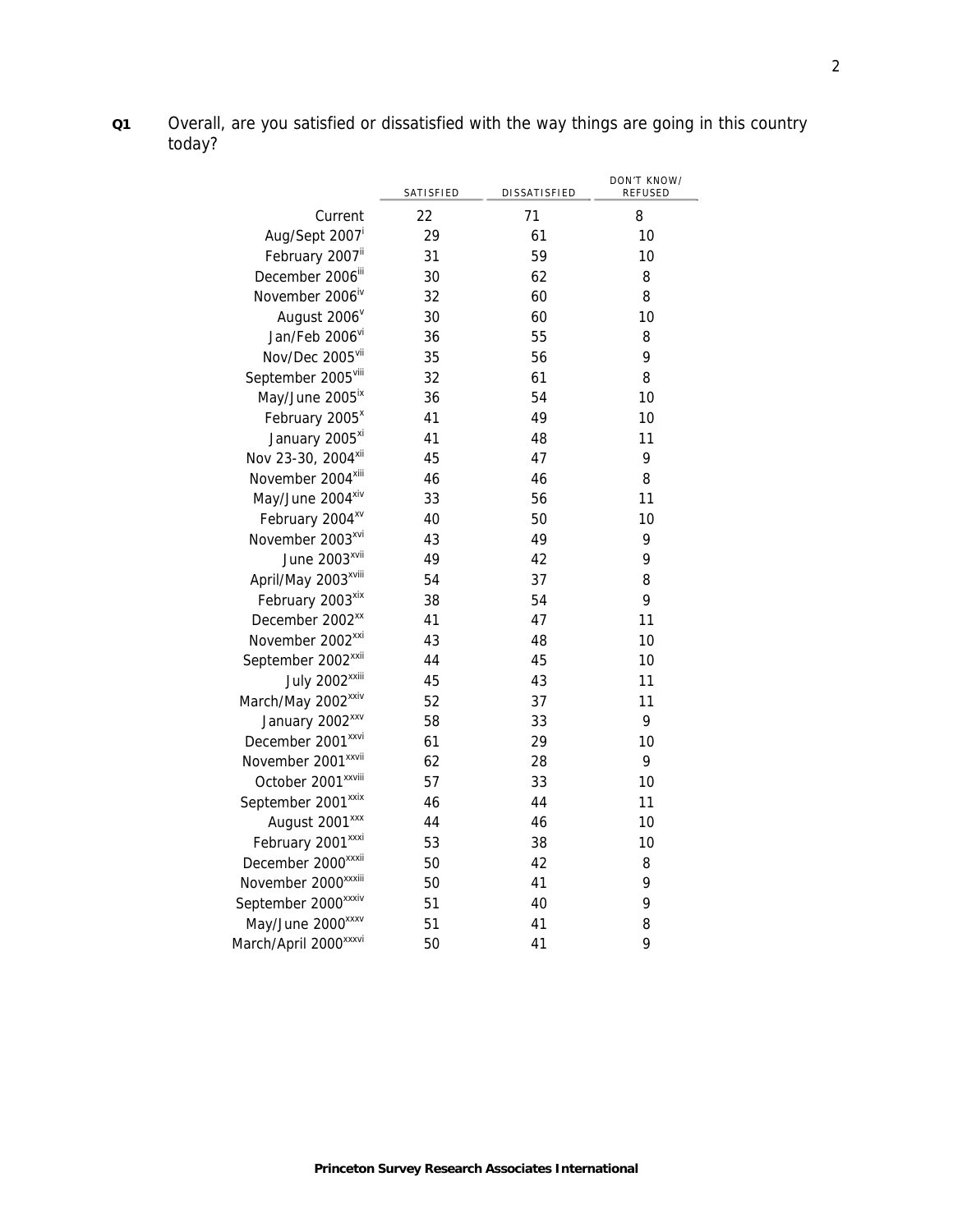**Q5** Do you use a computer at your workplace, at school, at home, or anywhere else on at least an occasional basis?

|                                   | YES | N <sub>O</sub> | DON'T KNOW/<br>REFUSED |
|-----------------------------------|-----|----------------|------------------------|
| Current                           | 74  | 26             | $\star$                |
| Oct-Dec 2007 <sup>xxxvii</sup>    | 76  | 24             | 0                      |
| Aug/Sept 2007                     | 74  | 26             | $\star$                |
| February 2007                     | 73  | 27             | $\star$                |
| December 2006                     | 73  | 27             | $\star$                |
| November 2006                     | 67  | 33             | 0                      |
| August 2006                       | 71  | 29             | $\star$                |
| Feb-April 2006 <sup>xxxviii</sup> | 75  | 25             | $^\star$               |
| Jan/Feb 2006                      | 74  | 25             | $\star$                |
| Nov/Dec 2005                      | 68  | 31             | $^\star$               |
| September 2005                    | 74  | 26             | 0                      |
| May/June 2005                     | 72  | 28             | $\star$                |
| February 2005                     | 70  | 30             | $\star$                |
| January 2005                      | 69  | 31             | $^\star$               |
| Nov 23-30, 2004                   | 70  | 30             | 0                      |
| November 2004                     | 68  | 32             | 0                      |
| May/June 2004                     | 71  | 29             | $^\star$               |
| February 2004                     | 73  | 27             | $\star$                |
| November 2003                     | 72  | 27             | $\star$                |
| July 2003 <sup>xxxix</sup>        | 71  | 29             | $^{\star}$             |
| June 2003                         | 71  | 29             | $\star$                |
| April/May 2003                    | 69  | 31             | $\star$                |
| March 3-11, 2003 <sup>xl</sup>    | 71  | 29             | $^\star$               |
| February 2003                     | 70  | 30             | 0                      |
| December 2002                     | 68  | 32             | 0                      |
| November 2002                     | 70  | 30             | $^\star$               |
| October 2002 <sup>xli</sup>       | 69  | 31             | $\star$                |
| September 2002                    | 68  | 32             | $^\star$               |
| <b>July 2002</b>                  | 69  | 31             | $\star$                |
| March/May 2002                    | 69  | 31             | $^\star$               |
| January 2002                      | 67  | 33             | 0                      |
| December 2001                     | 64  | 36             | $\star$                |
| November 2001                     | 65  | 35             | $\star$                |
| October 2001 <sup>xlii</sup>      | 62  | 38             | $^\star$               |
| September 2001                    | 63  | 37             | $^\star$               |
| August 2001                       | 66  | 34             | 0                      |
| February 2001                     | 65  | 35             | 0                      |
| December 2000                     | 69  | 31             | $\star$                |
| November 2000                     | 65  | 35             | $^{\star}$             |
| October 2000 <sup>xliii</sup>     | 64  | 36             | $^{\star}$             |
| September 2000                    | 62  | 38             | $^{\star}$             |
| July/August 2000 <sup>xliv</sup>  | 63  | 37             | $^{\star}$             |
| May/June 2000                     | 60  | 40             | $\star$                |
| March/April 2000                  | 63  | 37             | $^\star$               |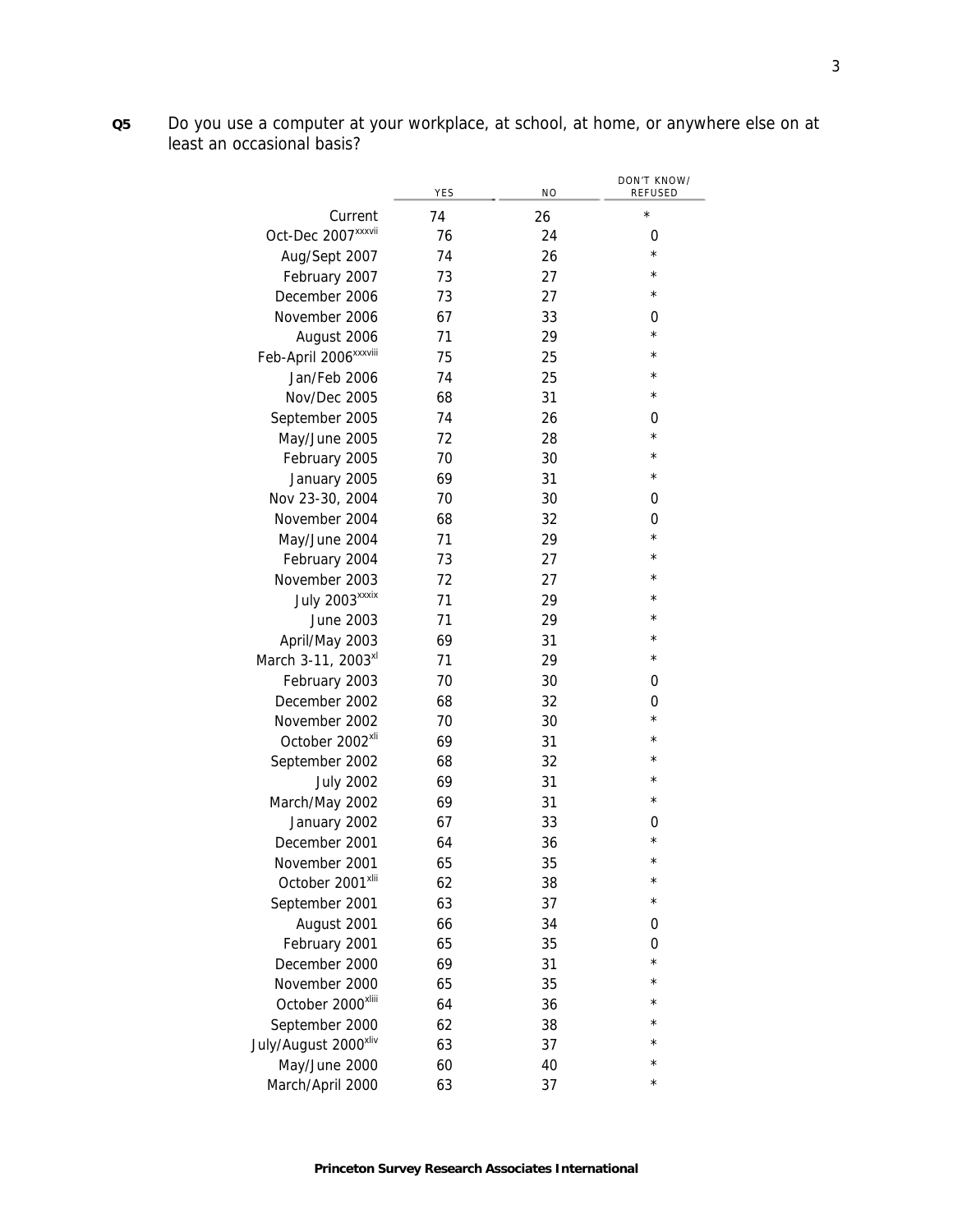| <b>Q6a</b> |  |  |  | Do you use the internet, at least occasionally? |
|------------|--|--|--|-------------------------------------------------|
|------------|--|--|--|-------------------------------------------------|

**Q6b** Do you send or receive email, at least occasionally?<sup>1</sup>

|                                 | USES INTERNET | DOES NOT USE<br>INTERNET |
|---------------------------------|---------------|--------------------------|
| Current                         | 73            | 27                       |
| March/April 2008 <sup>xlv</sup> | 73            | 27                       |
| Oct-Dec 2007                    | 75            | 25                       |
| Aug/Sept 2007                   | 73            | 27                       |
| February 2007                   | 71            | 29                       |
| December 2006                   | 70            | 30                       |
| November 2006                   | 68            | 32                       |
| August 2006                     | 70            | 30                       |
| Feb-April 2006                  | 73            | 27                       |
| Jan/Feb 2006                    | 73            | 27                       |
| Nov/Dec 2005                    | 66            | 34                       |
| September 2005                  | 72            | 28                       |
| May/June 2005                   | 68            | 32                       |
| February 2005                   | 67            | 33                       |
| January 2005                    | 66            | 34                       |
| Nov 23-30, 2004                 | 59            | 41                       |
| November 2004                   | 61            | 39                       |
| May/June 2004                   | 63            | 37                       |
| February 2004                   | 63            | 37                       |
| November 2003                   | 64            | 36                       |
| <b>July 2003</b>                | 63            | 37                       |
| June 2003                       | 62            | 38                       |
| April/May 2003                  | 63            | 37                       |
| March 3-11, 2003                | 62            | 38                       |
| February 2003                   | 64            | 36                       |
| December 2002                   | 57            | 43                       |
| November 2002                   | 61            | 39                       |
| October 2002                    | 59            | 41                       |
| September 2002                  | 61            | 39                       |
| <b>July 2002</b>                | 59            | 41                       |
| March/May 2002                  | 58            | 42                       |
| January 2002                    | 61            | 39                       |

**Q6a/b continued…**

 1 Prior to January 2005, question wording was "Do you ever go online to access the Internet or World Wide Web or to send and receive email?"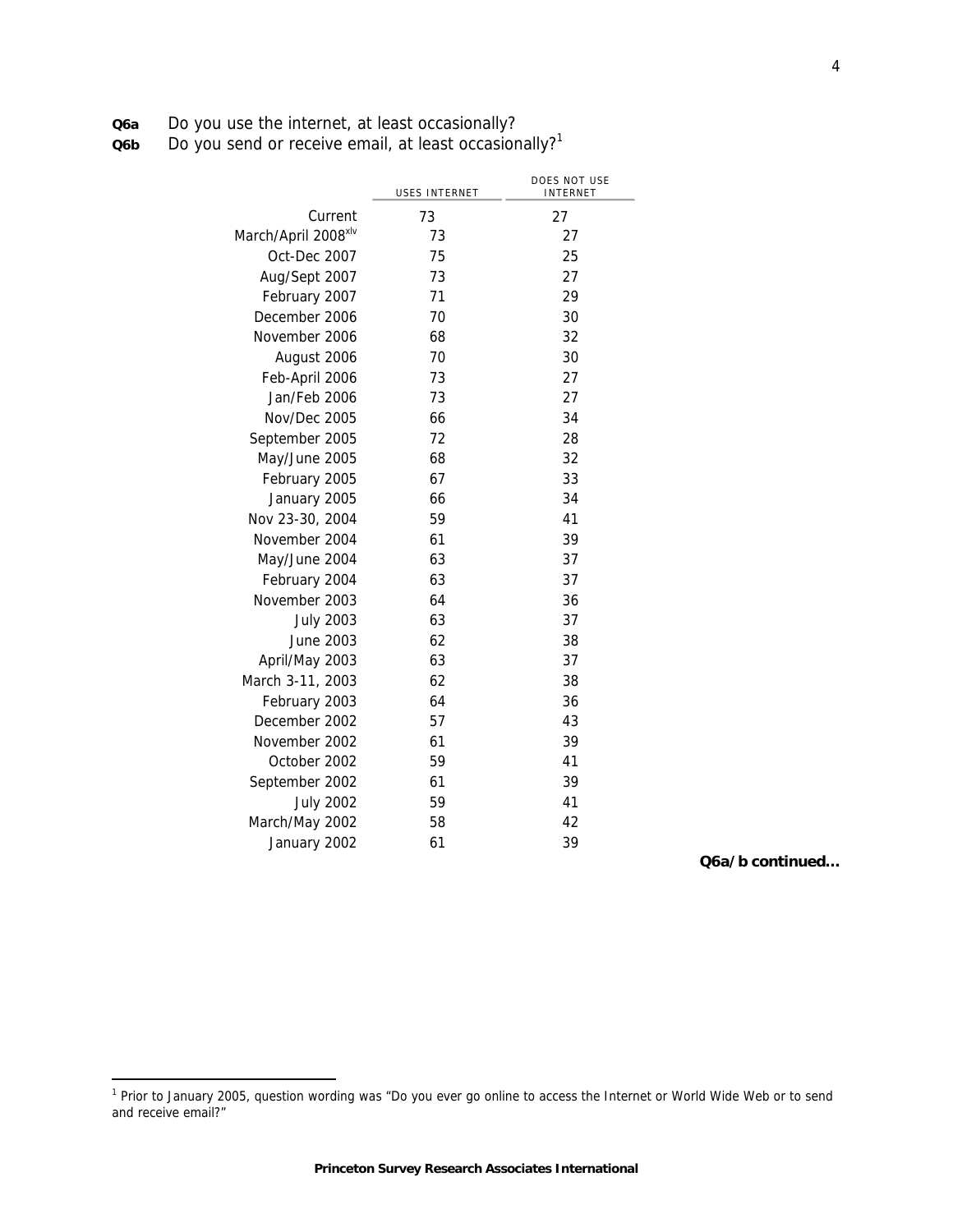# **Q6a/b continued…**

|                  |                      | DOES NOT USE    |
|------------------|----------------------|-----------------|
|                  | <b>USES INTERNET</b> | <b>INTERNET</b> |
| December 2001    | 58                   | 42              |
| November 2001    | 58                   | 42              |
| October 2001     | 56                   | 44              |
| September 2001   | 55                   | 45              |
| August 2001      | 59                   | 41              |
| February 2001    | 53                   | 47              |
| December 2000    | 59                   | 41              |
| November 2000    | 53                   | 47              |
| October 2000     | 52                   | 48              |
| September 2000   | 50                   | 50              |
| July/August 2000 | 49                   | 51              |
| May/June 2000    | 47                   | 53              |
| March/April 2000 | 48                   | 52              |
|                  |                      |                 |

# **Q7** Did you happen to use the internet YESTERDAY?2

Based on internet users [N=1,553]

|                  | YES, USED INTERNET<br>YESTERDAY | NO, DID NOT USE<br><b>INTERNET YESTERDAY</b> | DON'T KNOW/<br><b>REFUSED</b> |
|------------------|---------------------------------|----------------------------------------------|-------------------------------|
| Current          | 70                              | 30                                           | 1                             |
| March/April 2008 | 72                              | 28                                           | *                             |
| Oct-Dec 2007     | 72                              | 27                                           | $\star$                       |
| Aug/Sept 2007    | 68                              | 32                                           | $\star$                       |
| February 2007    | 69                              | 31                                           | $\star$                       |
| December 2006    | 65                              | 34                                           | $\star$                       |
| November 2006    | 64                              | 36                                           | $\star$                       |
| August 2006      | 66                              | 34                                           | $\star$                       |
| Feb-April 2006   | 66                              | 33                                           | $\star$                       |
| Nov/Dec 2005     | 63                              | 36                                           | $\star$                       |
| September 2005   | 65                              | 34                                           | $\star$                       |
| February 2005    | 60                              | 40                                           | $\star$                       |
| January 2005     | 58                              | 42                                           | $\star$                       |
| November 2004    | 61                              | 39                                           | $\star$                       |
| May/June 2004    | 53                              | 46                                           | 1                             |
| February 2004    | 55                              | 44                                           | $^\star$                      |

**Q7 continued…**

 2 Prior to January 2005, question wording was "Did you happen to go online or check your email **yesterday**?"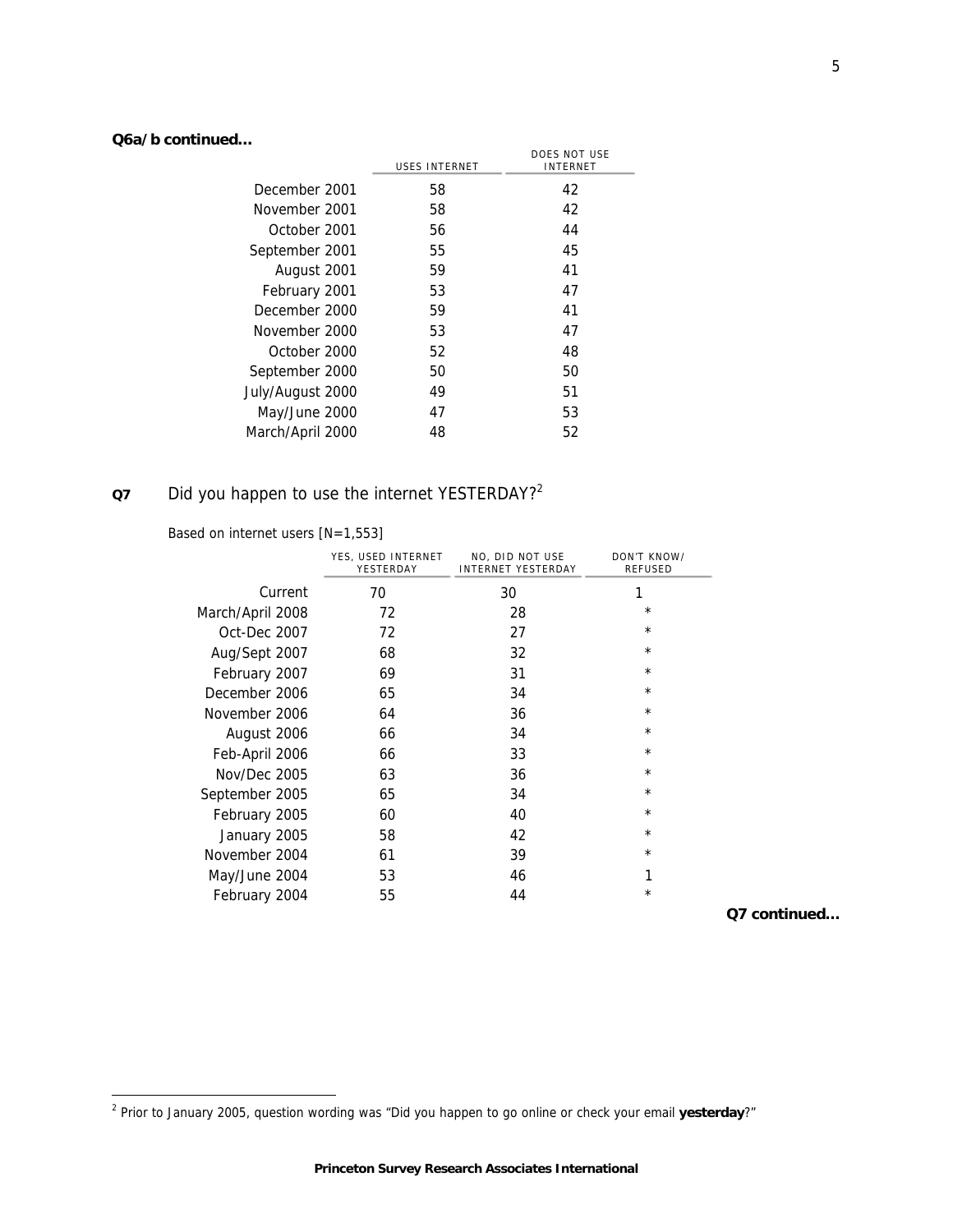# **Q7 continued…**

|                              | YES, USED INTERNET<br>YESTERDAY | NO, DID NOT USE<br><b>INTERNET YESTERDAY</b> | DON'T KNOW/<br><b>REFUSED</b> |
|------------------------------|---------------------------------|----------------------------------------------|-------------------------------|
| November 2003                | 54                              | 45                                           | $\star$                       |
| <b>July 2003</b>             | 52                              | 47                                           | 1                             |
| June 2003                    | 55                              | 44                                           | $\star$                       |
| April/May 2003               | 58                              | 42                                           | $^\star$                      |
| March 3-11, 2003             | 60                              | 40                                           | 0                             |
| February 2003                | 60                              | 40                                           | $^\star$                      |
| December 2002                | 56                              | 44                                           | $^\star$                      |
| November 2002                | 57                              | 43                                           | $^\star$                      |
| October 2002                 | 57                              | 43                                           | 0                             |
| September 2002               | 58                              | 42                                           | $^\star$                      |
| June 26-July 26, 2002        | 53                              | 47                                           | $^\star$                      |
| March/May 2002               | 57                              | 43                                           | $^\star$                      |
| January 2002 <sup>3</sup>    | 59                              | 41                                           | $^\star$                      |
| Dec. 17-23, 2001             | 58                              | 42                                           | $^\star$                      |
| Nov. 19-Dec. 16 2001         | 60                              | 40                                           | ¥                             |
| Oct. 19-Nov. 18 2001         | 61                              | 39                                           | $^\star$                      |
| Oct. 8-18 2001               | 51                              | 49                                           | 1                             |
| October 2-7 2001             | 56                              | 43                                           | 1                             |
| Sept 20-Oct 1 2001           | 57                              | 42                                           | 1                             |
| Sept 12-19 2001              | 51                              | 49                                           | $^\star$                      |
| August 2001                  | 56                              | 44                                           | $^\star$                      |
| February 2001 <sup>4</sup>   | 59                              | 41                                           | $^\star$                      |
| Fall 2000 <sup>xlvi</sup>    | 56                              | 44                                           | *                             |
| July/August 2000             | 50                              | 50                                           | $\star$                       |
| May/June 2000                | 52                              | 48                                           | $^\star$                      |
| April 2000 <sup>xlvii</sup>  | 55                              | 45                                           | 0                             |
| March 2000 <sup>xlviii</sup> | 60                              | 40                                           | $^\star$                      |

 $^3$  Internet user defined as Q5=1 and Q6=1 from Aug. 2001 until Jan 2002.<br> $^4$  Internet user for Feb. 2001 defined as Q5=1 and (Q6=1 or Q6A=1-7).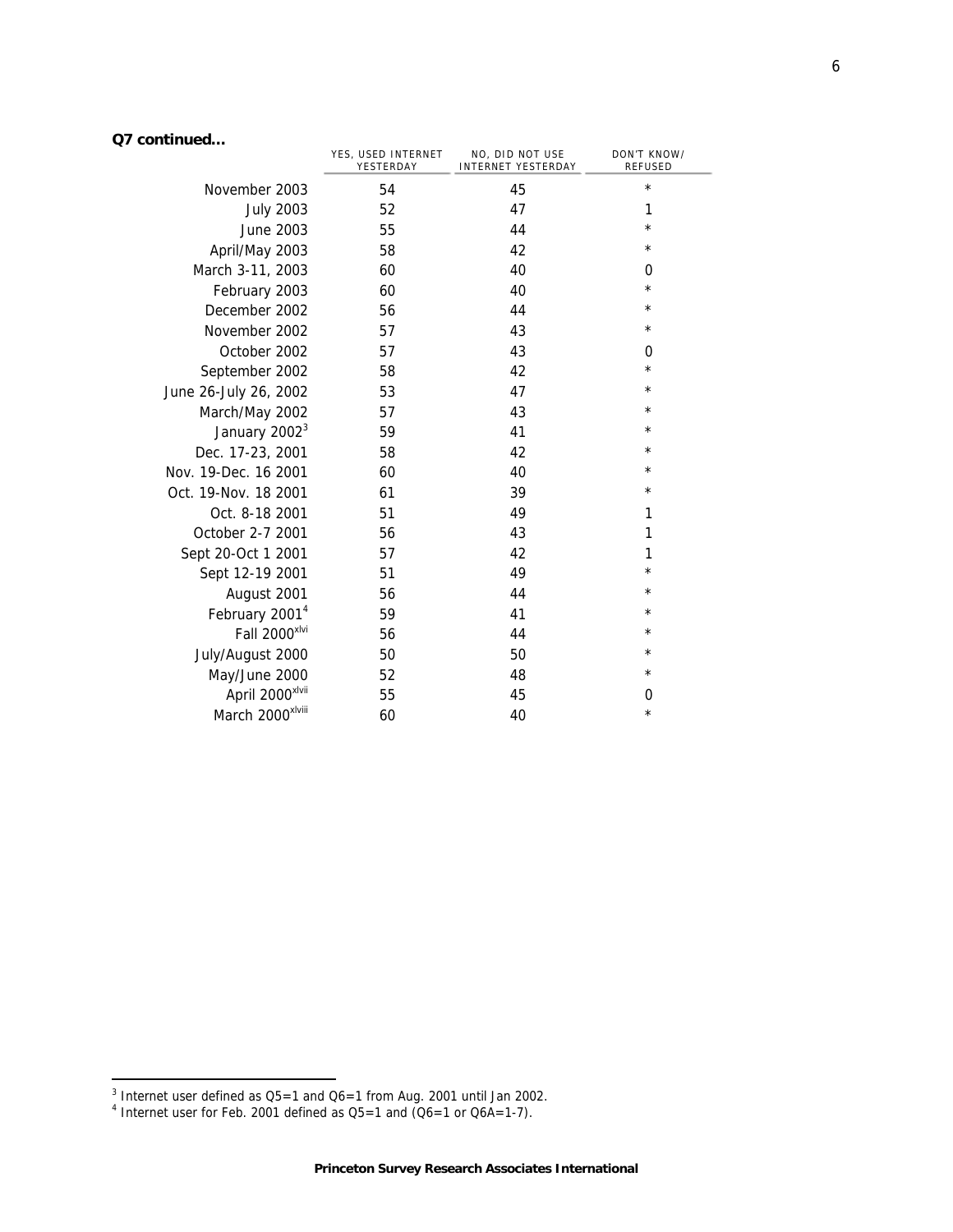# **Q8** About how many years have you been an internet user?<sup>5</sup>

# **Q8.1** About how many months is that?

j

Based on internet users [N=1,553]

|                  |                  | <b>SIX MONTHS</b><br>OR LESS | Α<br>YEAR<br>AGO | TWO OR THREE<br>YEARS AGO | <b>MORE THAN</b><br>THREE YEARS<br>AGO | <br><b>FOUR YEARS</b> | <b>FIVE YEARS</b> | SIX OR MORE      | DON'T<br>KNOW/<br><b>REFUSED</b> |
|------------------|------------------|------------------------------|------------------|---------------------------|----------------------------------------|-----------------------|-------------------|------------------|----------------------------------|
|                  | Current          | 1                            | $\overline{2}$   | 7                         | 87                                     | 5                     | 9                 | 73               | 3                                |
| Oct-Dec 2007     |                  | 1                            | $\overline{2}$   | 8                         | 87                                     | 3                     | 10                | 74               | $\overline{2}$                   |
| February 2007    |                  | 1                            | 3                | 9                         | 83                                     | 5                     | 12                | 67               | 3                                |
| December 2006    |                  | 1                            | 4                | 8                         | 85                                     | 5                     | 11                | 68               | $\overline{2}$                   |
| August 2006      |                  | 1                            | 3                | 9                         | 84                                     | 4                     | 13                | 66               | 3                                |
| Feb-April 2006   |                  | $\overline{2}$               | 4                | 11                        | 81                                     | 6                     | 14                | 62               | 2                                |
| Jan/Feb 2006     |                  | 2                            | 3                | 9                         | 85                                     | 7                     | 14                | 64               | 1                                |
| Nov/Dec 2005     |                  | 1                            | 4                | 12                        | 80                                     | 5                     | 14                | 61               | 3                                |
| September 2005   |                  | 1                            | 3                | 11                        | 83                                     | 5                     | 16                | 62               | 1                                |
| May/June 2005    |                  | $\overline{2}$               | 4                | 14                        | 79                                     | $\overline{7}$        | 14                | 58               | 1                                |
| February 2005    |                  | $\overline{2}$               | 4                | 11                        | 82                                     | 7                     | 14                | 61               | 1                                |
| January 2005     |                  | $\overline{2}$               | 4                | 12                        | 81                                     | 8                     | 17                | 56               | 1                                |
| May/June 2004    |                  | $\overline{c}$               | 4                | 15                        | 78                                     | 9                     | 16                | 54               | 1                                |
| February 2004    |                  | $\overline{2}$               | 3                | 14                        | 79                                     | 10                    | 16                | 53               | $\overline{2}$                   |
| November 2003    |                  | 2                            | 4                | 16                        | 77                                     | 9                     | 19                | 49               | 1                                |
|                  | <b>July 2003</b> | $\overline{c}$               | 5                | 19                        | 74                                     | 9                     | 20                | 44               | 1                                |
|                  | <b>June 2003</b> | $\overline{2}$               | 5                | 19                        | 73                                     | 12                    | 19                | 42               | $\overline{2}$                   |
| April/May 2003   |                  | $\overline{c}$               | 5                | 18                        | 74                                     | 11                    | 19                | 45               | 1                                |
| March 3-11, 2003 |                  | 2                            | 5                | 14                        | 77                                     | 12                    | 20                | 45               | 1                                |
| February 2003    |                  | 1                            | 4                | 19                        | 73                                     | 9                     | 18                | 46               | 1                                |
| December 2002    |                  | 1                            | 6                | 23                        | 68                                     | 13                    | 19                | 36               | $\overline{c}$                   |
| November 2002    |                  | 2                            | 5                | 23                        | 70                                     | 12                    | 19                | 39               | 1                                |
| October 2002     |                  | 3                            | 6                | 22                        | 68                                     | 12                    | 18                | 38               | 1                                |
| September 2002   |                  | 2                            | 5                | 23                        | 68                                     | 13                    | 18                | 38               | 1                                |
|                  | <b>July 2002</b> | $\overline{c}$               | 6                | 24                        | 65                                     | 13                    | 19                | 33               | $\overline{2}$                   |
| March/May 2002   |                  | 7                            | 10               | 31                        | 52                                     | 10                    | 15                | 25               | $\star$                          |
| January 2002     |                  | 8                            | 13               | 36                        | 43                                     | 8                     | 13                | 21               |                                  |
| December 2001    |                  | 6                            | 13               | 34                        | 47                                     | 10                    | 14                | 20               | $\star$                          |
| November 2001    |                  | $\overline{7}$               | 12               | 34                        | 47                                     | 12                    | 12                | 20               | $\star$                          |
| October 2001     |                  | 5                            | 15               | 32                        | 47                                     | 12                    | 14                | 19               | 1                                |
| September 2001   |                  | 7                            | 15               | 34                        | 44                                     | 11                    | 14                | 17               | $\star$                          |
| August 2001      |                  | 10                           | 15               | 32                        | 43                                     | 10                    | 13                | 18               | $\star$                          |
| February 2001    |                  | 11                           | 16               | 37                        | 35                                     | 10                    | 11                | 13               | 1                                |
|                  |                  |                              |                  |                           |                                        |                       |                   | Q8/8.1 continued |                                  |

<sup>&</sup>lt;sup>5</sup> Prior to January 2005, question wording was "About how many years have you had access to the Internet?"; "About how many months is that?" Question wording for all trends on or before March/May 2002 was as follows: "When did you first start going online: was it within the last six months, a year ago, two or three years ago, or more than three years ago?"; "About how many years have you had internet access?"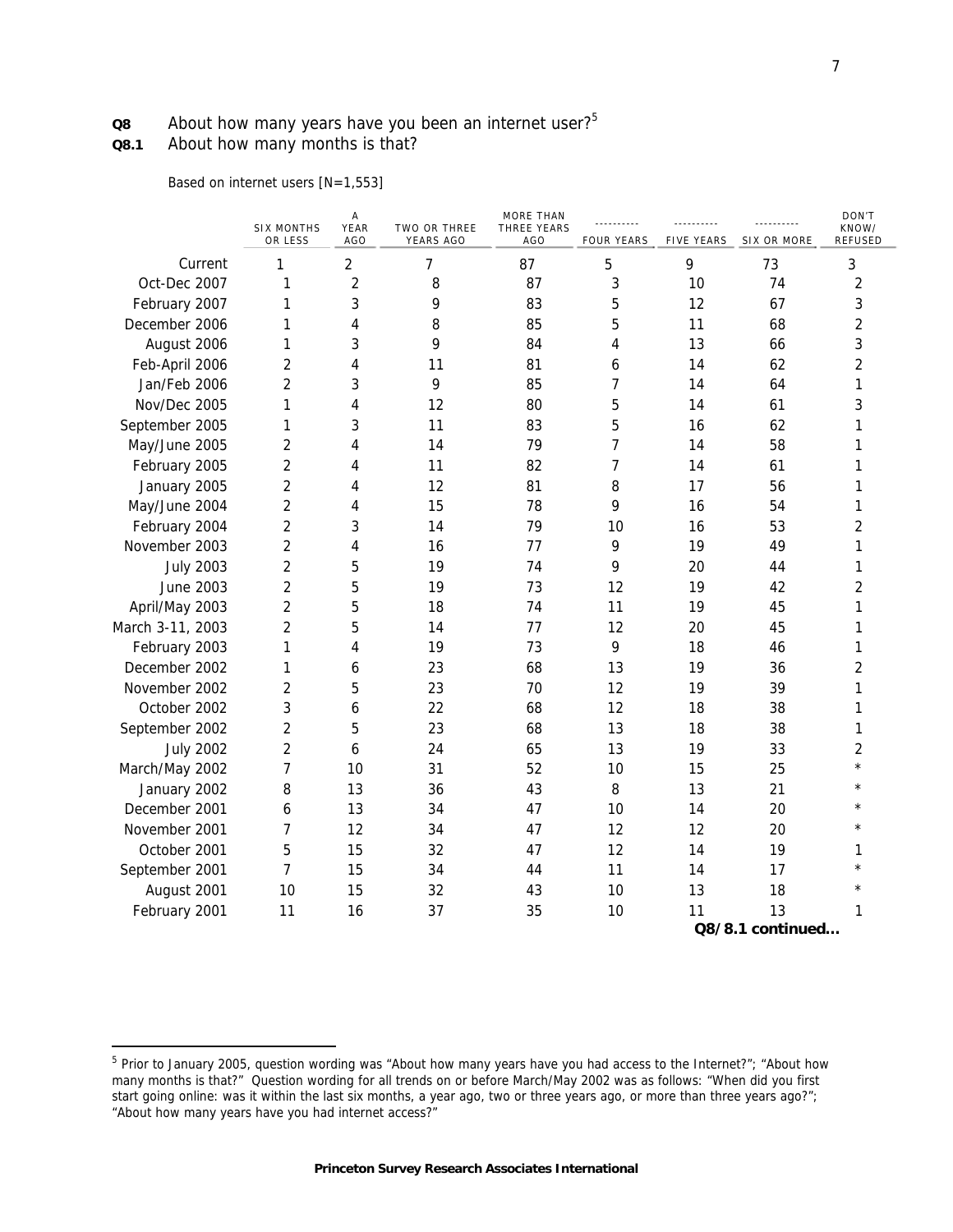## **Q8/8.1 continued…**

|                  | <b>SIX MONTHS</b><br>OR LESS | Α<br>YEAR<br>AGO | <b>TWO OR THREE</b><br>YEARS AGO | <b>MORE THAN</b><br>THREE YEARS<br>AGO | <b>FOUR YEARS</b> | <b>FIVE YEARS</b> | SIX OR MORE | DON'T<br>KNOW/<br><b>REFUSED</b> |
|------------------|------------------------------|------------------|----------------------------------|----------------------------------------|-------------------|-------------------|-------------|----------------------------------|
| December 2000    | 12                           | 19               | 35                               | 34                                     | n/a               | n/a               | n/a         | $\star$                          |
| November 2000    | 11                           | 19               | 33                               | 37                                     | n/a               | n/a               | n/a         | $\star$                          |
| October 2000     | 12                           | 20               | 33                               | 35                                     | n/a               | n/a               | n/a         | $\star$                          |
| September 2000   | 11                           | 21               | 37                               | 31                                     | n/a               | n/a               | n/a         | $\star$                          |
| July/August 2000 | 14                           | 21               | 33                               | 32                                     | n/a               | n/a               | n/a         | $\star$                          |
| May/June 2000    | 15                           | 19               | 33                               | 33                                     | n/a               | n/a               | n/a         | $\star$                          |
| March/April 2000 | 18                           | 20               | 32                               | 30                                     | n/a               | n/a               | n/a         | $\star$                          |
| October 1999xlix | 15                           | 22               | 32                               | 31                                     | n/a               | n/a               | n/a         | 0                                |
| <b>July 1999</b> | 17                           | 23               | 32                               | 28                                     | n/a               | n/a               | n/a         | $\star$                          |
| November 1998    | 20                           | 26               | 34                               | 19                                     | n/a               | n/a               | n/a         |                                  |
| October 1996     | 26                           | 38               | 24                               | 12                                     | n/a               | n/a               | n/a         | $\star$                          |

**Q9** About how often do you use the internet or email from…[INSERT IN ORDER] – several times a day, about once a day, 3-5 days a week, 1-2 days a week, every few weeks, or less often?

Based on internet users [N=1,553]

|                                      | SEVERAL<br>TIMES A DAY | ABOUT<br>ONCE A DAY | 3-5 DAYS<br>A WEEK | 1-2 DAYS<br>A WEEK | <b>EVERY FEW</b><br>WEEKS | LESS<br>OFTEN | (VOL)<br>NEVER | DON'T KNOW/<br><b>REFUSED</b> |
|--------------------------------------|------------------------|---------------------|--------------------|--------------------|---------------------------|---------------|----------------|-------------------------------|
| a. Home                              |                        |                     |                    |                    |                           |               |                |                               |
| Current                              | 37                     | 21                  | 15                 | 11                 | 5                         | 6             | 6              | $^\star$                      |
| Oct-Dec 2007                         | 36                     | 22                  | 14                 | 11                 | 5                         | 6             |                | $^\star$                      |
| Aug/Sept 2007                        | 34                     | 21                  | 15                 | 12                 | 5                         | 6             | 6              | $^\star$                      |
| February 2007                        | 31                     | 24                  | 15                 | 12                 | 6                         | 7             | 5              | $^\star$                      |
| November 2006                        | 30                     | 24                  | 16                 | 13                 | 5                         | 5             |                | $\star$                       |
| Jan/Feb 2006                         | 29                     | 25                  | 17                 | 12                 | 5                         | 6             | 6              | $^\star$                      |
| May/June 2005                        | 27                     | 22                  | 15                 | 13                 | 6                         | 7             | 10             | $^\star$                      |
| June/July 2004                       | 27                     | 27                  | 17                 | 13                 | 5                         | 5             | 7              | $^\star$                      |
| March 2004 <sup>li</sup>             | 29                     | 24                  | 15                 | 13                 | 6                         | 5             | 8              | $^\star$                      |
| b. Work                              |                        |                     |                    |                    |                           |               |                |                               |
| Current                              | 36                     | 8                   | 5                  | 5                  |                           | 7             | 37             |                               |
| Oct-Dec 2007                         | 37                     | 9                   | 3                  | 4                  |                           | 5             | 40             |                               |
| Aug/Sept 2007                        | 35                     | 9                   | 5                  | 4                  |                           | 4             | 42             | $^\star$                      |
| February 2007                        | 38                     | 9                   | 5                  | 3                  | 2                         | 5             | 38             |                               |
| November 2006                        | 31                     | 9                   | 5                  | 5                  | 2                         | 4             | 43             |                               |
| Jan/Feb 2006                         | 35                     | 8                   | 5                  | 3                  | $\overline{2}$            | 7             | 40             | 1                             |
| May/June 2005                        | 35                     | 9                   | 5                  | 4                  | 2                         | 6             | 39             | $^\star$                      |
| June/July 2004                       | 28                     | 12                  | 5                  | 4                  | 1                         | 5             | 44             | $^\star$                      |
| March 2004                           | 28                     | 10                  | 5                  | 6                  | $\overline{2}$            | 4             | 44             | $^\star$                      |
| c. Someplace other than home or work |                        |                     |                    |                    |                           |               |                |                               |
| Current                              | 6                      | 3                   | 4                  | 8                  | 9                         | 24            | 45             |                               |
| Oct-Dec 2007                         | 5                      | 4                   | 5                  | 7                  | 8                         | 22            | 49             | $^\star$                      |
| Aug/Sept 2007                        | 4                      | 2                   | 4                  | 7                  | 8                         | 21            | 52             | 1                             |
| February 2007                        | 5                      | 3                   | 3                  | 5                  | 10                        | 22            | 52             | $^\star$                      |
| Jan/Feb 2006                         | 3                      | 3                   | 4                  | 5                  | 9                         | 21            | 56             | $^\star$                      |
| March 2004                           | 3                      | 3                   | 3                  | 6                  | 6                         | 15            | 64             | 1                             |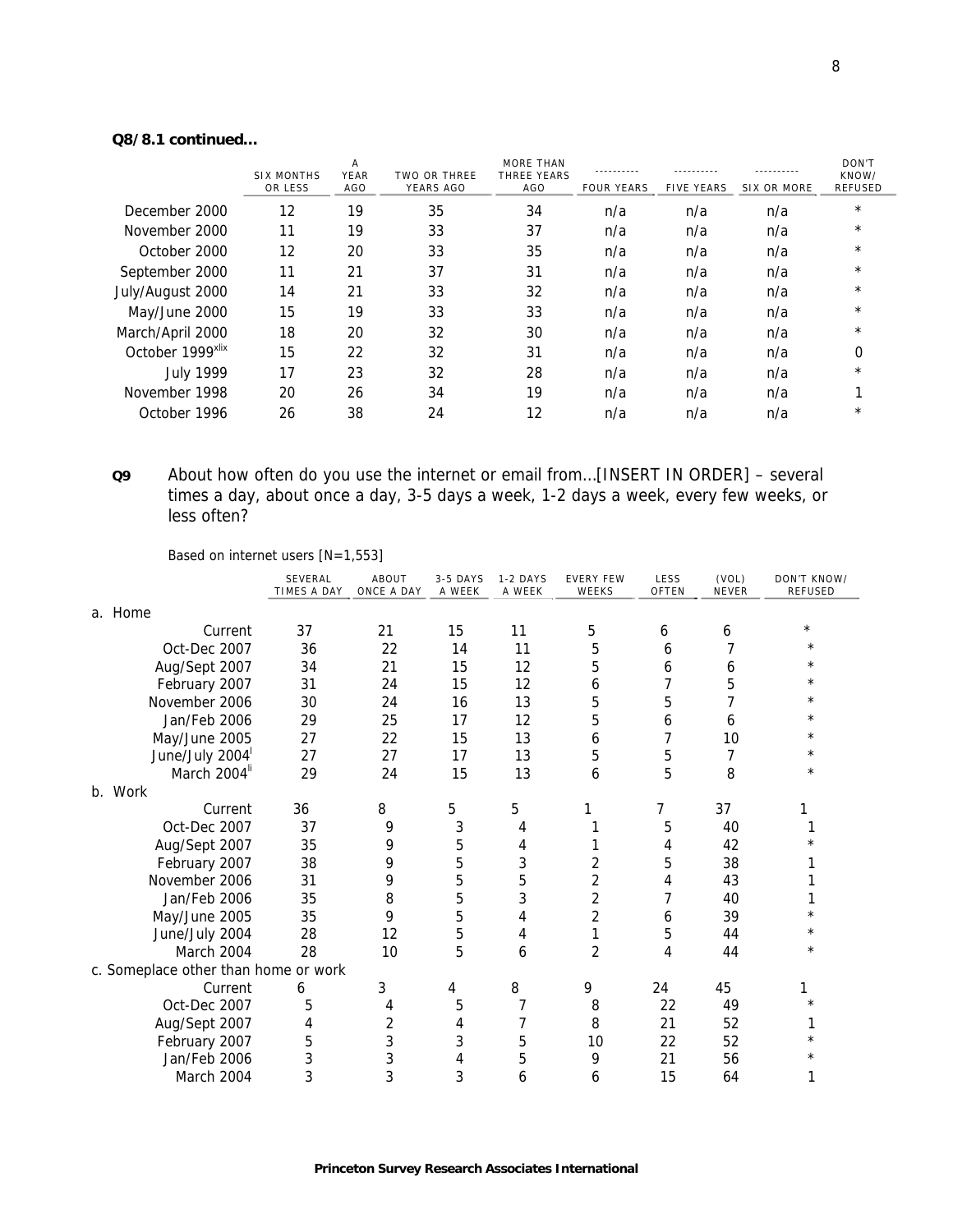# **Q10** When you accessed the internet from someplace other than from home or from work, did you do that [INSERT ITEM IN ORDER]?

|                |                                                                                    | <b>YES</b> | N <sub>O</sub> | DON'T KNOW/<br><b>REFUSED</b> |
|----------------|------------------------------------------------------------------------------------|------------|----------------|-------------------------------|
| a.             | Using a laptop computer through a<br><b>WIRELESS</b> connection                    |            |                |                               |
|                | Current [N=384]                                                                    | 53         | 47             | $^\star$                      |
|                | Oct-Dec 2007 [N=421]                                                               | 53         | 47             | 0                             |
| b.             | Using a laptop computer through a<br><b>WIRED</b> connection                       |            |                |                               |
|                | Current                                                                            | 32         | 67             | $^\star$                      |
|                | Oct-Dec 2007                                                                       | 34         | 65             | 1                             |
| $\mathsf{C}$ . | Using a DESKTOP computer through a<br>wired connection                             |            |                |                               |
|                | Current                                                                            | 66         | 34             | $^\star$                      |
|                | Oct-Dec 2007                                                                       | 67         | 33             | $\star$                       |
| d.             | Using a cell phone                                                                 |            |                |                               |
|                | Current                                                                            | 42         | 58             | 0                             |
|                | Oct-Dec 2007                                                                       | 31         | 69             | $\Omega$                      |
| е.             | Using a Blackberry, Palm or other<br>handheld device with a wireless<br>connection |            |                |                               |
|                | Current                                                                            | 24         | 76             | 0                             |
|                | Oct-Dec 2007                                                                       | 23         | 77             | $\star$                       |

Based on those who used the internet from someplace other than home or work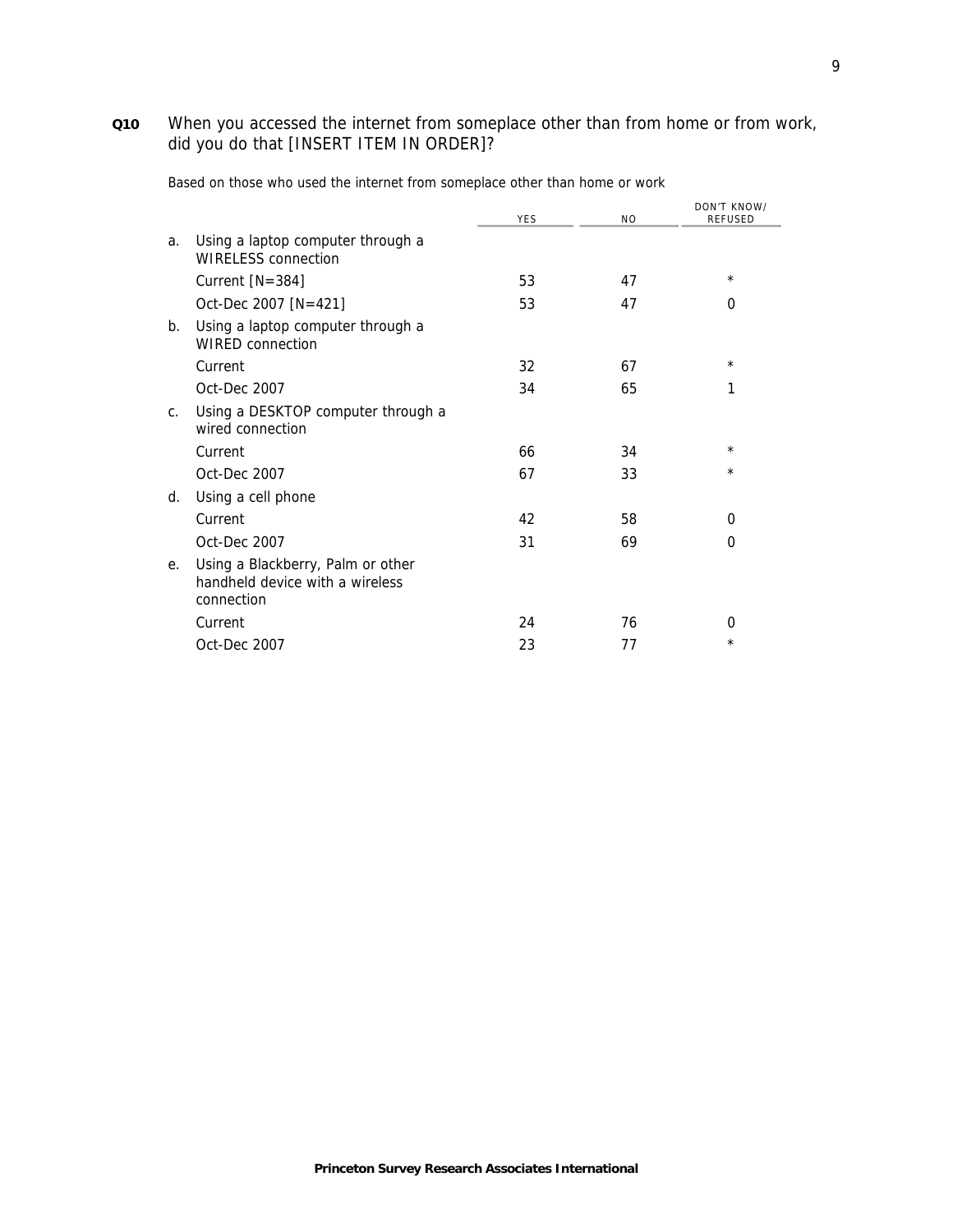### **Q11** In the past 12 months, have you EVER accessed the internet from someplace other than from home or from work…[INSERT ITEM IN ORDER]?

|                |                                                                                    |            |                | DON'T KNOW/    |
|----------------|------------------------------------------------------------------------------------|------------|----------------|----------------|
|                |                                                                                    | <b>YES</b> | N <sub>O</sub> | <b>REFUSED</b> |
| a.             | Using a laptop computer through a<br>WIRELESS connection                           |            |                |                |
|                | Current $[N=1,169]$                                                                | 27         | 73             | $^\star$       |
|                | Oct-Dec 2007 [N=1,151]                                                             | 30         | 70             | $\star$        |
| b.             | Using a laptop computer through a<br><b>WIRED connection</b>                       |            |                |                |
|                | Current                                                                            | 22         | 77             | $^\star$       |
|                | Oct-Dec 2007                                                                       | 21         | 79             | $\star$        |
| C <sub>1</sub> | Using a DESKTOP computer through a<br>wired connection                             |            |                |                |
|                | Current                                                                            | 45         | 54             | 1              |
|                | Oct-Dec 2007                                                                       | 38         | 62             | 1              |
| d.             | Using a cell phone                                                                 |            |                |                |
|                | Current                                                                            | 36         | 64             | 0              |
| е.             | Using a Blackberry, Palm or other<br>handheld device with a wireless<br>connection |            |                |                |
|                | Current                                                                            | 11         | 89             | $\star$        |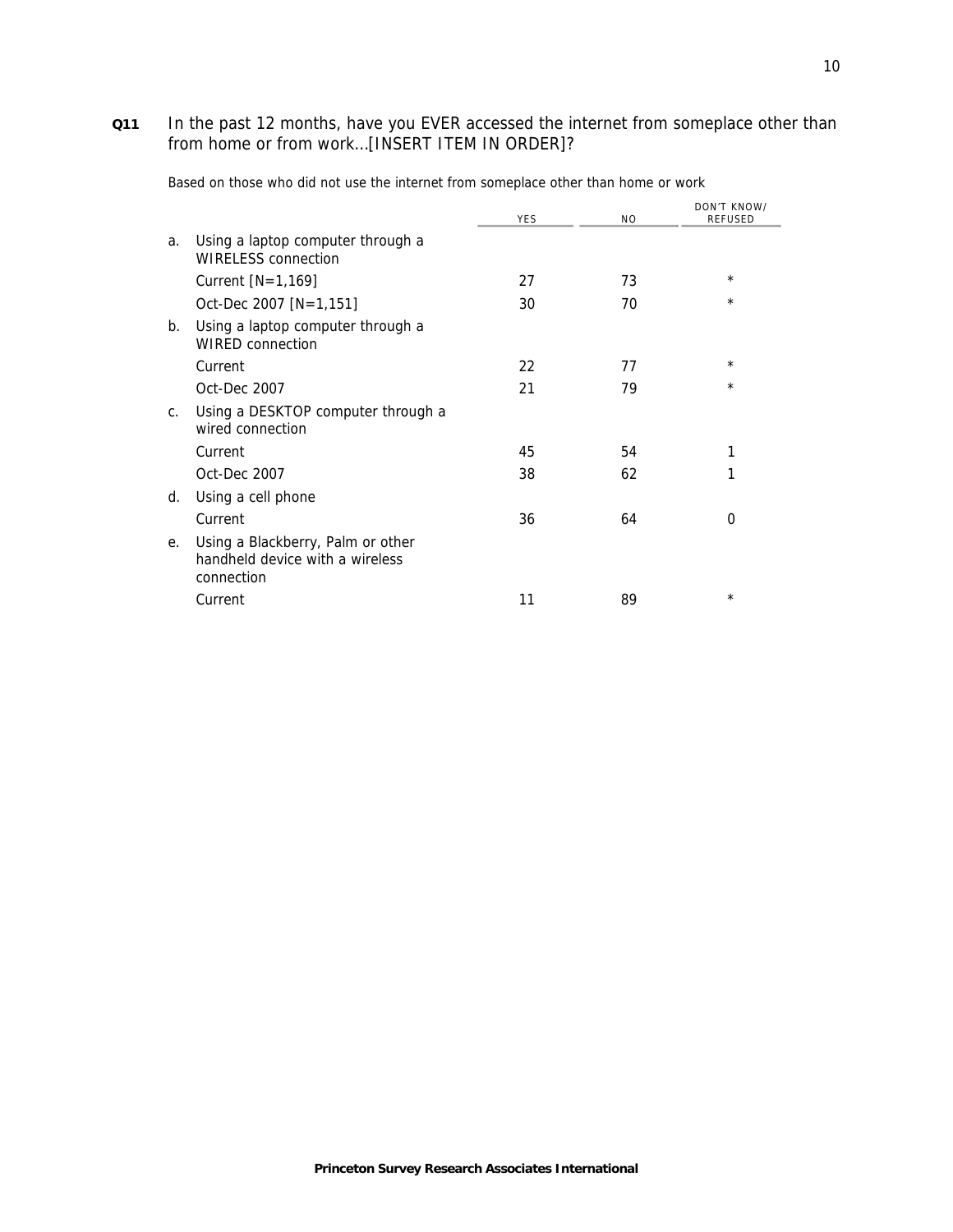- **Q10** When you accessed the internet from someplace other than from home or from work, did you do that [INSERT ITEM IN ORDER]?
- **Q11** In the past 12 months, have you EVER accessed the internet from someplace other than from home or from work…[INSERT ITEM IN ORDER]?

|                                                                                    | <b>YES</b> | N <sub>O</sub> | DON'T KNOW/<br><b>REFUSED</b> |
|------------------------------------------------------------------------------------|------------|----------------|-------------------------------|
| Using a laptop computer through a<br><b>WIRELESS</b> connection                    |            |                |                               |
| Current                                                                            | 35         | 65             | $\star$                       |
| Oct-Dec 2007                                                                       | 36         | 64             | $^\star$                      |
| Using a laptop computer through a<br><b>WIRED connection</b>                       |            |                |                               |
| Current                                                                            | 25         | 74             | $^\star$                      |
| Oct-Dec 2007                                                                       | 25         | 75             | 1                             |
| Using a DESKTOP computer through a<br>wired connection                             |            |                |                               |
| Current                                                                            | 51         | 48             | 1                             |
| Oct-Dec 2007                                                                       | 46         | 54             | $\star$                       |
| Using a cell phone                                                                 |            |                |                               |
| Current                                                                            | 38         | 62             | 0                             |
| Using a Blackberry, Palm or other<br>handheld device with a wireless<br>connection |            |                |                               |
| Current                                                                            | 15         | 85             | $\star$                       |
|                                                                                    |            |                |                               |

Based on internet users [N=1,553]

**Q12** In the past year, have you ever used WiFi or other wireless internet services in public places, such as airports, coffee shops or restaurants?

Based on those who accessed the internet from someplace else using a laptop through a wireless connection [N=504]

|   | CURRENT  |                    |
|---|----------|--------------------|
| ℅ | 58       | Yes                |
|   | 42       | Nο                 |
|   | $^\star$ | Don't know/Refused |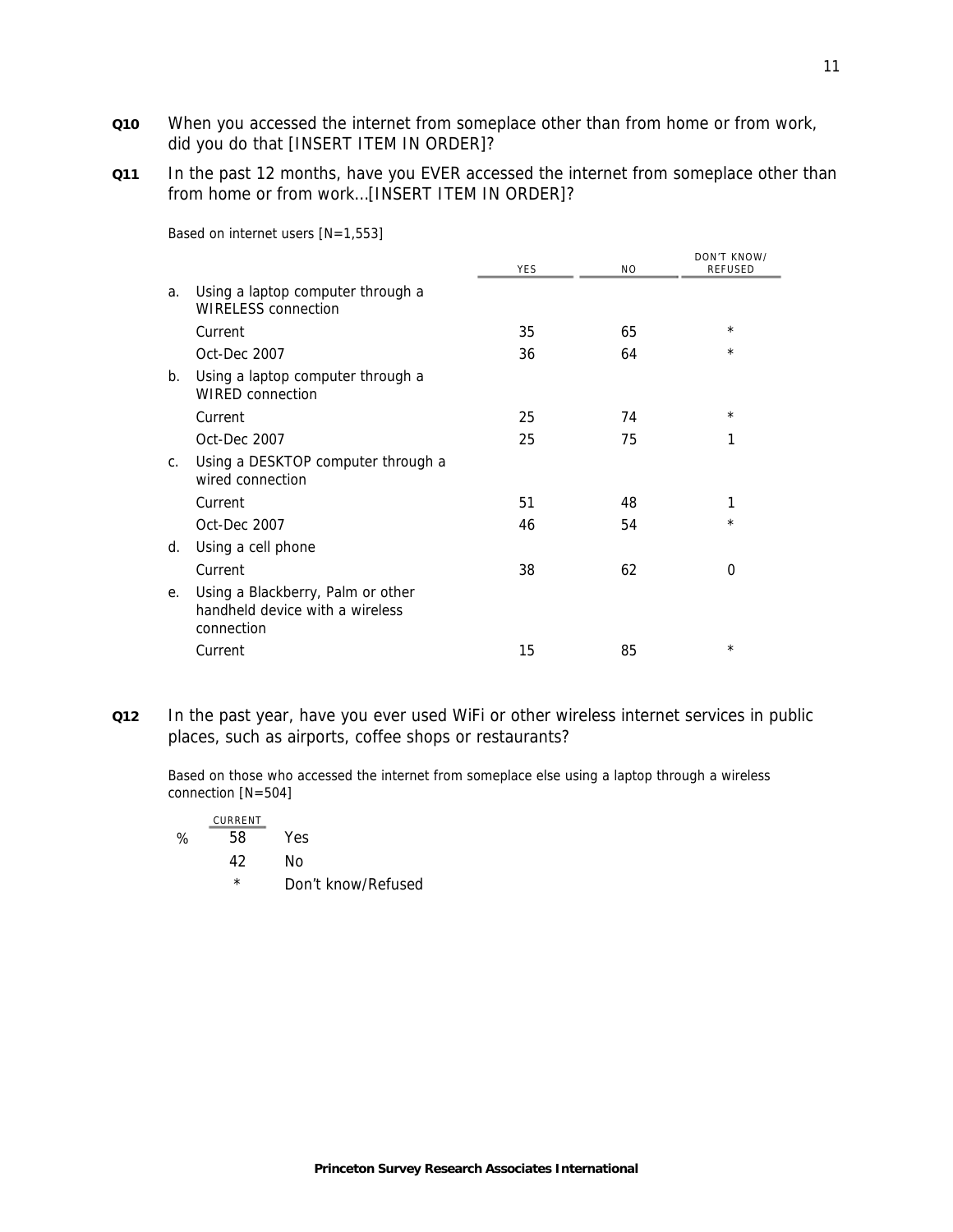**Q13** Do you mostly use FREE WiFi services in public areas, do you mostly use WiFi you have to pay for, or do you use a mixture of free and paid services?

Based on those who used WiFi in a public place in the past year [N=290]

|   | CURRENT |             |
|---|---------|-------------|
| % | 64      | Mostly free |

- 4 Mostly pay
- 32 A mix
- \* Do not use WiFi/Use other services (VOL)
- 1 Don't know/Refused
- **Q14** Do you happen to have a cell phone? [IF YES: Do you ever use it to send or receive text messages?]

### CURRENT

- % 41 Have cell phone, send/receive text messages
	- 37 Have cell phone, do NOT send/receive text messages
	- 22 Do not have cell phone
	- \* Don't know
	- 0 Refused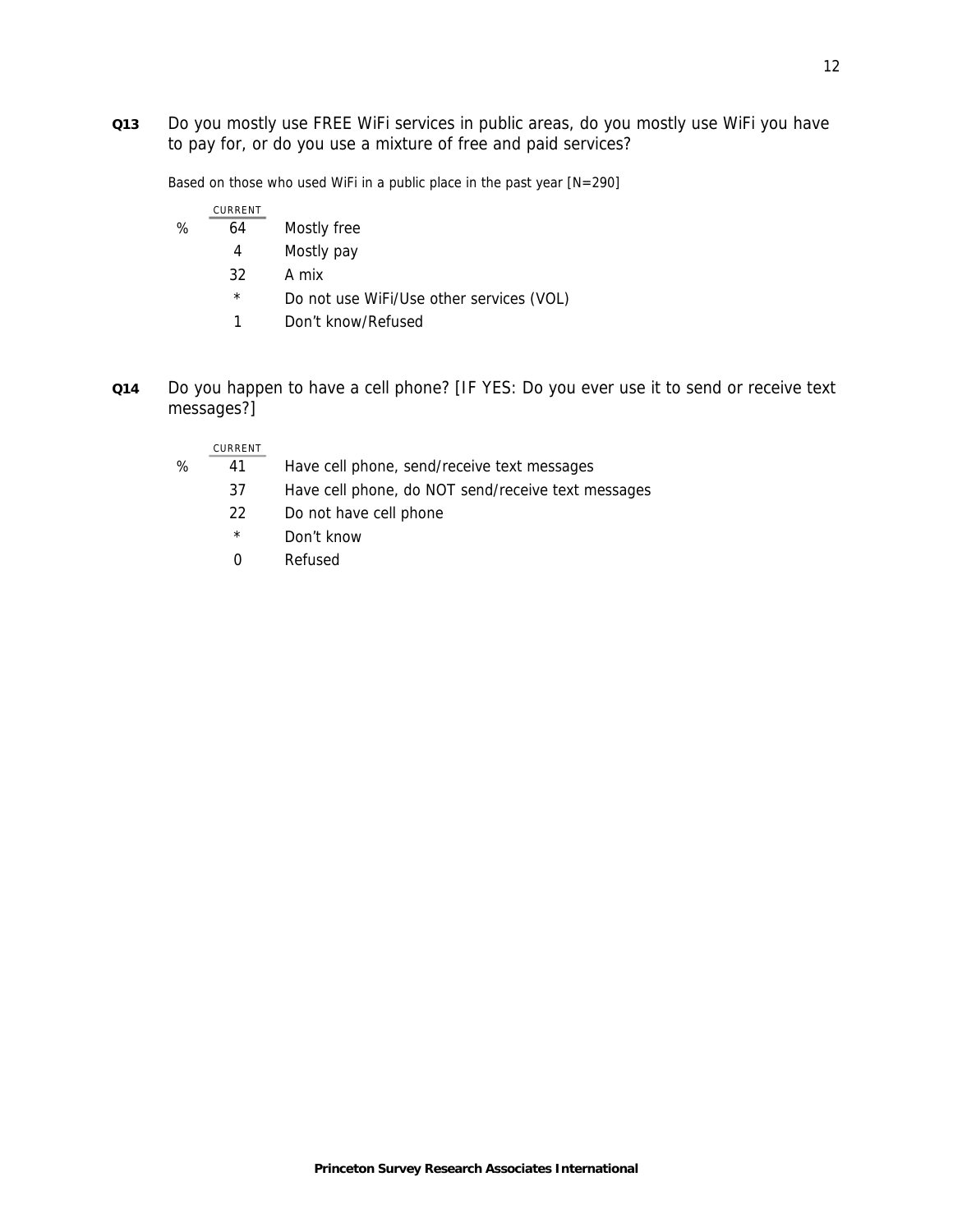**WEB1** Please tell me if you ever use the internet to do any of the following things. Do you ever use the internet to…/Did you happen to do this **yesterday**, or not?<sup>6</sup>

Based on internet users [N=1,553]

j

|                           | <b>TOTAL HAVE</b><br><b>EVER DONE</b><br><b>THIS</b> | <br><b>DID</b><br>YESTERDAY | <b>HAVE NOT</b><br>DONE THIS | DON'T KNOW/<br>REFUSED |
|---------------------------|------------------------------------------------------|-----------------------------|------------------------------|------------------------|
| Get news online           |                                                      |                             |                              |                        |
| Current                   | 73                                                   | 39                          | 27                           | $\star$                |
| Oct-Dec 2007              | 71                                                   | 37                          | 29                           | $\star$                |
| February 2007             | 72                                                   | 37                          | 28                           | 0                      |
| December 2006             | 67                                                   | 31                          | 33                           | $^\star$               |
| November 2006             | 65                                                   | 31                          | 35                           | $^\star$               |
| Nov/Dec 2005              | 68                                                   | 31                          | 31                           | $^\star$               |
| February 2005             | 72                                                   | 30                          | 28                           | $^\star$               |
| January 2005 <sup>8</sup> | 73                                                   | 31                          | 27                           | $^\star$               |
| November 2004             | 70                                                   | 31                          | 30                           | $^\star$               |
| May/June 2004             | 72                                                   | 27                          | 28                           | $^\star$               |
| February 2004             | 70                                                   | 27                          | 29                           | $^\star$               |
| June 2003                 | 69                                                   | 26                          | 30                           | $^\star$               |
| April/May 2003            | 73                                                   | 30                          | 27                           | $^\star$               |
| March 20-25, 2003         | 72                                                   | 33                          | 28                           | $^\star$               |
| March 12-19, 2003         | 77                                                   | 37                          | 23                           | 0                      |
| March 3-11, 2003          | 71                                                   | 28                          | 29                           | 0                      |
| February 2003             | 70                                                   | 26                          | 30                           | 0                      |
| Dec 2002                  | 71                                                   | 26                          | 29                           | $^\star$               |
| Nov 2002                  | 67                                                   | 28                          | 33                           | $\star$                |
| Oct 2002                  | 68                                                   | 26                          | 32                           | $^\star$               |
| Sept 2002                 | 70                                                   | 25                          | 30                           | $^\star$               |
| July, 2002                | 66                                                   | 22                          | 34                           | $^\star$               |
| March/May 2002            | 66                                                   | 24                          | 34                           | $^\star$               |
| Jan 2002                  | 71                                                   | 26                          | 29                           | $\star$                |

**WEB1 continued…**

<sup>&</sup>lt;sup>6</sup> Prior to January 2005, question wording was "Please tell me if you ever do any of the following when you go online. Do you ever…?/Did you happen to do this yesterday, or not?" 7 In February 2005 Tracking, half the sample was asked old WEB1 and half the sample was asked new WEB1. Current

results are for both forms combined.

<sup>&</sup>lt;sup>8</sup> In January 2005 Tracking, half the sample was asked old WEB1 and half the sample was asked new WEB1. Current results are for both forms combined.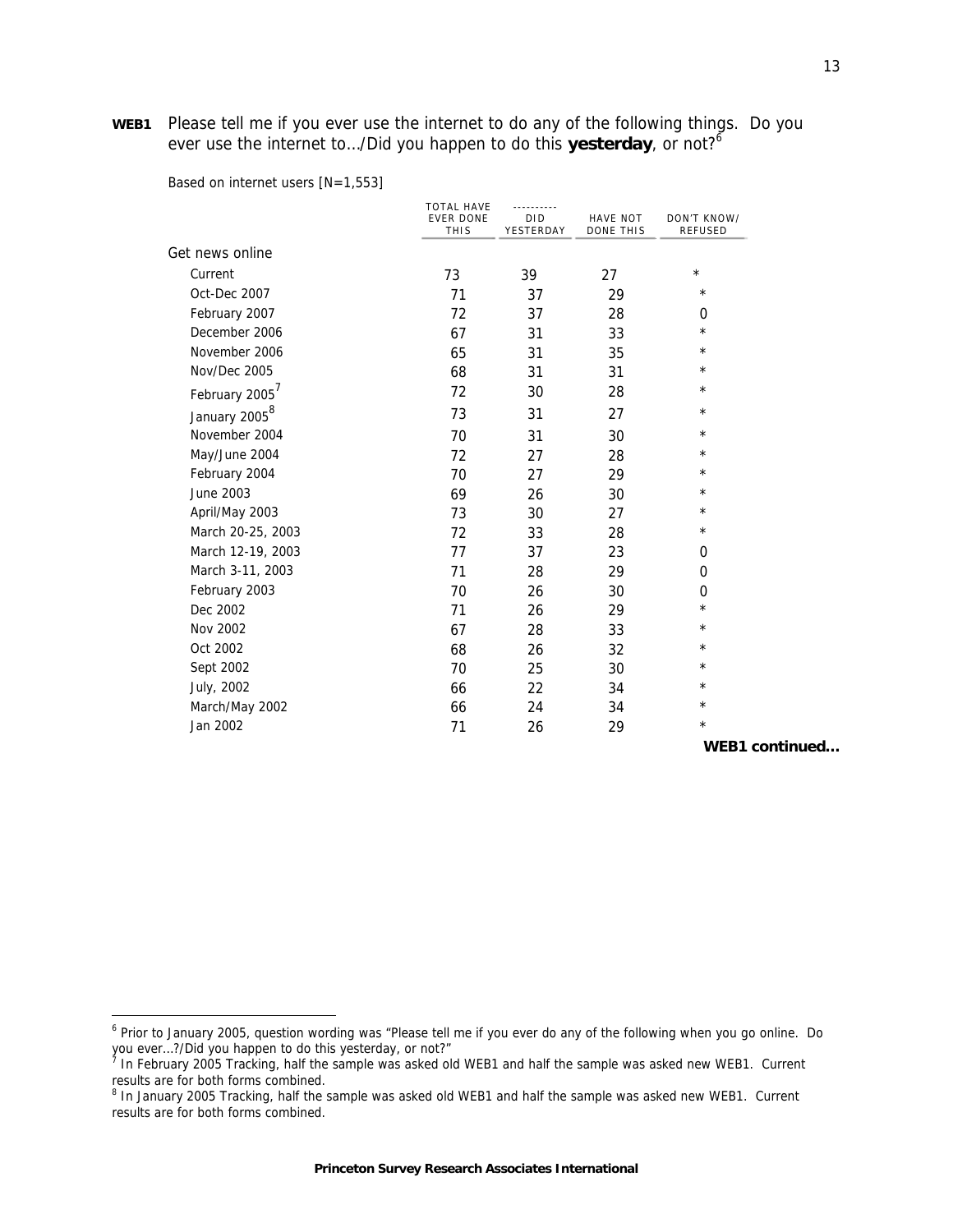|                                                                                           | <b>TOTAL HAVE</b><br><b>EVER DONE</b><br><b>THIS</b> | <u></u><br>DID<br>YESTERDAY | HAVE NOT<br>DONE THIS | DON'T KNOW/<br><b>REFUSED</b> |
|-------------------------------------------------------------------------------------------|------------------------------------------------------|-----------------------------|-----------------------|-------------------------------|
| Dec 17-23, 2001                                                                           | 70                                                   | 26                          | 29                    | $\star$                       |
| Nov 19-Dec 16, 2001                                                                       | 74                                                   | 30                          | 26                    | $^\star$                      |
| Oct 19-Nov 18, 2001                                                                       | 71                                                   | 29                          | 29                    | $^\star$                      |
| Oct 8-18, 2001                                                                            | 67                                                   | 23                          | 33                    | 0                             |
| Oct 2-7, 2001                                                                             | 71                                                   | 23                          | 28                    | $^\star$                      |
| Sept 20-Oct 1, 2001                                                                       | 71                                                   | 26                          | 29                    | $^\star$                      |
| Sept 12-19, 2001                                                                          | 70                                                   | 27                          | 30                    | ¥                             |
| Aug 2001                                                                                  | 64                                                   | 22                          | 35                    | $^\star$                      |
| Feb 2001                                                                                  | 66                                                   | 25                          | 34                    | $^\star$                      |
| <b>Fall 2000</b>                                                                          | 61                                                   | 22                          | 39                    | $\star$                       |
| July-August 2000                                                                          | 59                                                   | 19                          | 41                    | $^\star$                      |
| May-June 2000                                                                             | 60                                                   | 18                          | 40                    | $^\star$                      |
| April 2000                                                                                | 60                                                   | 22                          | 40                    | $\star$                       |
| March 2000                                                                                | 60                                                   | 22                          | 40                    | $^\star$                      |
| Check weather reports and forecasts<br>online <sup>9</sup>                                |                                                      |                             |                       |                               |
| Current                                                                                   | 80                                                   | 30                          | 20                    | $\star$                       |
| Nov 23-30, 2004                                                                           | 78                                                   | 22                          | 22                    | 0                             |
| March/May 2002                                                                            | 69                                                   | 17                          | 31                    | $^\star$                      |
| <b>Fall 2000</b>                                                                          | 62                                                   | 16                          | 38                    | $^\star$                      |
| July/Aug 2000                                                                             | 62                                                   | 15                          | 38                    | $^\star$                      |
| April 2000                                                                                | 62                                                   | 17                          | 38                    | $\star$                       |
| March 2000                                                                                | 62                                                   | 16                          | 38                    | 0                             |
| Look online for news or information<br>about politics or the 2008 campaigns <sup>10</sup> |                                                      |                             |                       |                               |
| Current                                                                                   | 55                                                   | 23                          | 44                    | $^\star$                      |
| Oct-Dec 2007 <sup>11</sup>                                                                | 47                                                   | 16                          | 53                    | $\star$                       |
| August 2006                                                                               | 54                                                   | 19                          | 46                    | $^\star$                      |
| November 2004                                                                             | 58                                                   | 18                          | 42                    | ¥                             |
| May/June 2004                                                                             | 49                                                   | 13                          | 51                    | $^\star$                      |
| February 2004                                                                             | 46                                                   | 13                          | 54                    | $^\star$                      |
| Nov 2002                                                                                  | 40                                                   | 13                          | 60                    | ¥                             |
| Oct 2002                                                                                  | 45                                                   | 11                          | 55                    | $^\star$                      |
| Sept 2002                                                                                 | 42                                                   | 9                           | 57                    | $^\star$                      |
| June 26-July 26, 2002                                                                     | 43                                                   | 9                           | 57                    | 0                             |
| <b>Fall 2000</b>                                                                          | 43                                                   | 16                          | 57                    | $\star$                       |
| July-August 2000                                                                          | 30                                                   | 8                           | 70                    | $\star$                       |
| May-June 2000                                                                             | 34                                                   | $\overline{7}$              | 66                    | $\star$                       |
| April 2000                                                                                | 34                                                   | $\overline{7}$              | 66                    | $^{\star}$                    |
| March 2000                                                                                | 35                                                   | 10                          | 65                    | $\star$                       |
|                                                                                           |                                                      |                             |                       | WEB1 continued                |

<sup>9&</sup>lt;br>Prior to April/May 2008, item wording was "Check weather reports and forecasts"<br><sup>10</sup> In Oct-Dec 2007, item wording was "Look online for news or information about politics or the campaign". In August 2006, item wording was "Look online for news or information about politics or the upcoming campaigns". Prior to August 2006, item wording was "Look for news or information about politics and the campaign".

<sup>&</sup>lt;sup>11</sup> In Oct-Dec 2007, item was based on all landline internet users and Form 2 Cell sample internet users [N=1,358].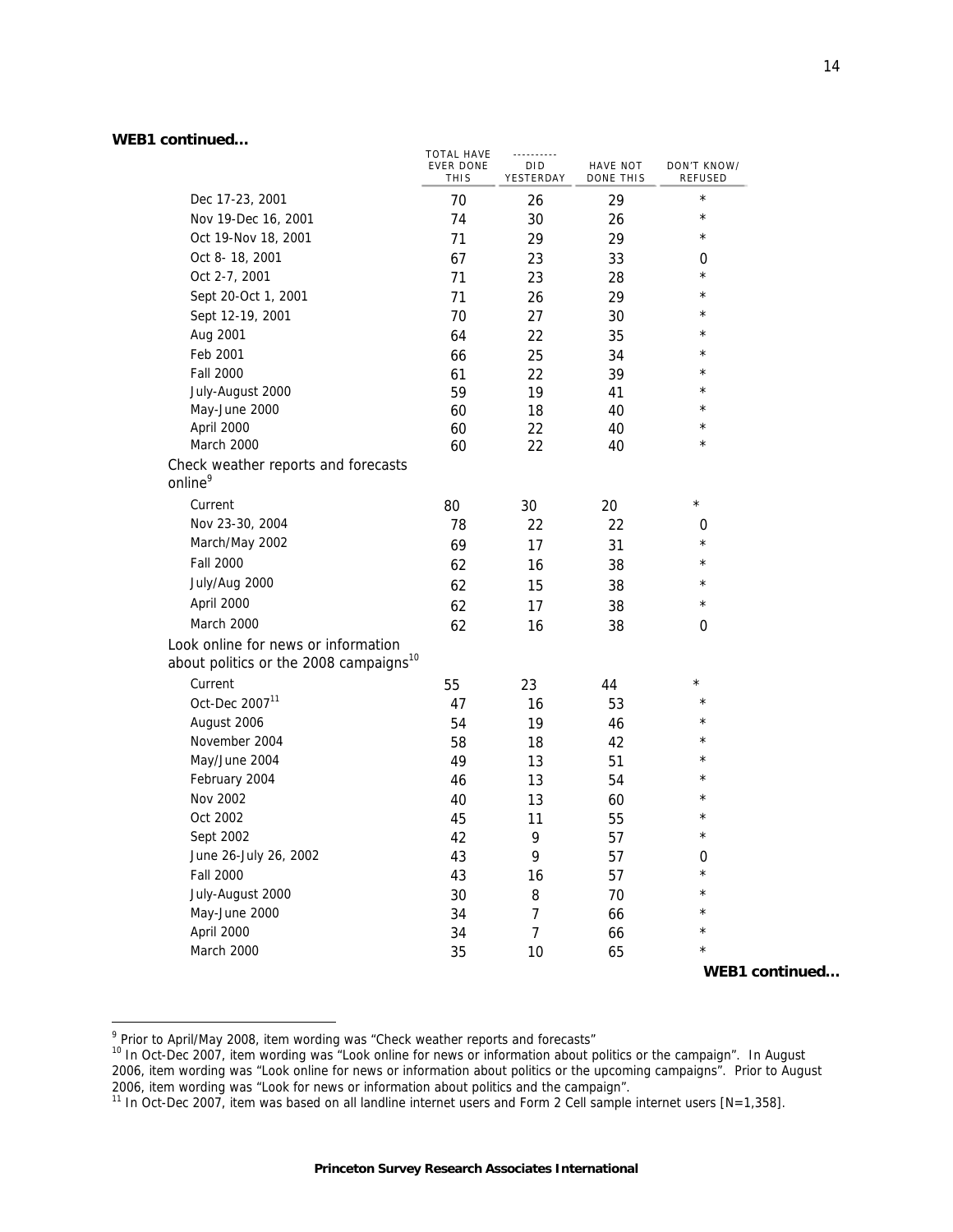| <u>commune</u> a                    |                                                      |                                    |                       |                               |
|-------------------------------------|------------------------------------------------------|------------------------------------|-----------------------|-------------------------------|
|                                     | <b>TOTAL HAVE</b><br><b>EVER DONE</b><br><b>THIS</b> | <u></u><br><b>DID</b><br>YESTERDAY | HAVE NOT<br>DONE THIS | DON'T KNOW/<br><b>REFUSED</b> |
| Send "instant messages" to someone  |                                                      |                                    |                       |                               |
| who's online at the same time       |                                                      |                                    |                       |                               |
| Current                             | 40                                                   | 13                                 | 59                    | $\star$                       |
| Dec 2007-Jan 2008 <sup>lii</sup>    | 39                                                   | n/a                                | 61                    | $\boldsymbol{0}$              |
| August 2006                         | 39                                                   | 10                                 | 60                    | $\star$                       |
| Feb-April 2006                      | 37                                                   | 12                                 | 63                    | $\star$                       |
| Nov/Dec 2005                        | 37                                                   | 13                                 | 63                    | $\star$                       |
| September 2005                      | 47                                                   | 12                                 | 53                    | $\star$                       |
| February 2005                       | 40                                                   | 11                                 | 59                    | $^\star$                      |
| January 2005                        | 42                                                   | 14                                 | 58                    | 0                             |
| May/June 2004                       | 42                                                   | $12 \overline{ }$                  | 58                    | $\star$                       |
| February 2004                       | 39                                                   | 10                                 | 61                    | $\star$                       |
| April/May 2003                      | 46                                                   | 14                                 | 54                    | 0                             |
| March 12-19, 2003                   | 48                                                   | 13                                 | 52                    | $\star$                       |
| July, 2002                          | 46                                                   | 11                                 | 54                    | $\star$                       |
| Dec 17-23, 2001                     | 48                                                   | 14                                 | 52                    | $\star$                       |
| Nov 19-Dec 16, 2001                 | 47                                                   | 13                                 | 53                    | $\star$                       |
| Oct 19-Nov 18, 2001                 | 47                                                   | 14                                 | 52                    | $\star$                       |
| Oct 8-18, 2001                      | 46                                                   | 10                                 | 54                    | $\star$                       |
| Oct 2-7, 2001                       | 46                                                   | 11                                 | 54                    | $\star$                       |
| Sept 20-Oct 1, 2001                 | 48                                                   | 11                                 | 52                    | $\star$                       |
| Sept 12-19, 2001                    | 44                                                   | 10                                 | 55                    | 1                             |
| May-June 2000 <sup>12</sup>         | 44                                                   | 10                                 | 56                    | 0                             |
| April 2000                          | 46                                                   | 13                                 | 54                    | $\star$                       |
| March 2000                          | 45                                                   | 12                                 | 55                    | $\star$                       |
| Look online for information about a |                                                      |                                    |                       |                               |
| job <sup>13</sup>                   |                                                      |                                    |                       |                               |
| Current                             | 47                                                   | 6                                  | 53                    | $\star$                       |
| August 2006                         | 46                                                   | 5                                  | 54                    | $\boldsymbol{0}$              |
| January 2005                        | 44                                                   | 7                                  | 56                    | $\boldsymbol{0}$              |
| May/June 2004                       | 42                                                   | $\overline{\mathbf{4}}$            | 58                    | $^\star$                      |
| April/May 2003                      | 43                                                   | 6                                  | 57                    | $\boldsymbol{0}$              |
| March 12-19, 2003                   | 44                                                   | 8                                  | 56                    | $\boldsymbol{0}$              |
| March/May 2002                      | 47                                                   | 4                                  | 53                    | $^\star$                      |
| March 2000                          | 38                                                   | 5                                  | 62                    | 0                             |

j

 $12$  This item asked May 19, 2000 through June 30, 2000 only  $[N=1,568]$ .

<sup>&</sup>lt;sup>13</sup> In January 2005, item wording was "Look for information about a job online". Prior to January 2005, item wording was "Look for information about a job"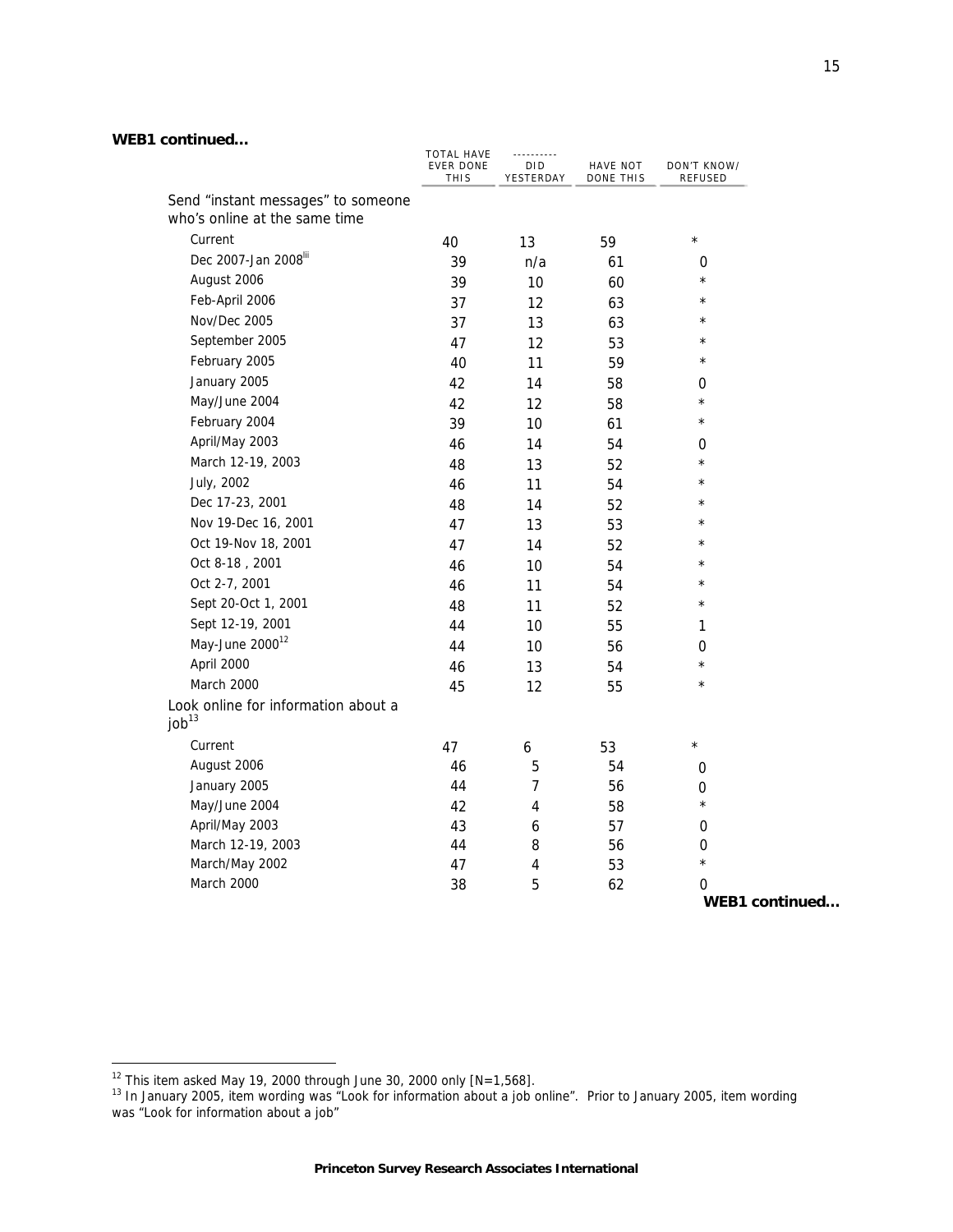| uunnnuuu                                                            | <b>TOTAL HAVE</b><br><b>EVER DONE</b><br><b>THIS</b> | .<br><b>DID</b><br>YESTERDAY | HAVE NOT<br>DONE THIS | DON'T KNOW/<br><b>REFUSED</b> |
|---------------------------------------------------------------------|------------------------------------------------------|------------------------------|-----------------------|-------------------------------|
| Visit a state, local or federal<br>government website <sup>14</sup> |                                                      |                              |                       |                               |
| Current                                                             | 66                                                   | 13                           | 33                    | $\star$                       |
| November 2006 <sup>15</sup>                                         | 49                                                   | 9                            | 50                    | 1                             |
| August 2006                                                         | 66                                                   | 14                           | 33                    | 1                             |
| November 2004                                                       | 54                                                   | 10                           | 45                    | $\star$                       |
| June 2003                                                           | 69                                                   | 9                            | 31                    | $^\star$                      |
| April/May 2003                                                      | 65                                                   | 11                           | 35                    | $\star$                       |
| March 20-25, 2003                                                   | 61                                                   | 10                           | 39                    | $\star$                       |
| March 12-19, 2003                                                   | 64                                                   | 11                           | 36                    | 0                             |
| November 2002                                                       | 56                                                   | 10                           | 44                    | $\star$                       |
| Sept 2002                                                           | 56                                                   | 9                            | 43                    | $\star$                       |
| June 26-July 26, 2002                                               | 62                                                   | 8                            | 38                    | $^\star$                      |
| March/May 2002                                                      | 59                                                   | 8                            | 41                    | $^\star$                      |
| Jan 2002                                                            | 58                                                   | 9                            | 41                    | $\star$                       |
| Sept 12-19, 2001                                                    | 57                                                   | 5                            | 43                    | 1                             |
| Aug 2001                                                            | 60                                                   | $\overline{7}$               | 40                    | $^{\star}$                    |
| May-June 2000 <sup>16</sup>                                         | 51                                                   | 6                            | 49                    | $\star$                       |
| April 2000                                                          | 51                                                   | $\overline{7}$               | 49                    | $^\star$                      |
| March 2000                                                          | 47                                                   | $\overline{7}$               | 53                    | $^\star$                      |
| Make a donation to a charity online                                 |                                                      |                              |                       |                               |
| Current                                                             | 20                                                   | 1                            | 80                    | $\star$                       |
| September 2005                                                      | 18                                                   | 1                            | 82                    | $^{\star}$                    |
| February 2005                                                       | 11                                                   | 1                            | 88                    | $\star$                       |
| January 2005                                                        | 13                                                   | $\star$                      | 86                    | $^\star$                      |
| Nov 23-30, 2004                                                     | 12                                                   | $^\star$                     | 88                    | 0                             |
| December 2002                                                       | $\overline{7}$                                       | $^\star$                     | 93                    | $\boldsymbol{0}$              |
| July, 2002                                                          | $\overline{7}$                                       | $^\star$                     | 93                    | $\star$                       |
| Dec 17-23, 2001                                                     | $\overline{7}$                                       | $^\star$                     | 93                    | $\mathbf 0$                   |
| Nov 19-Dec 16, 2001                                                 | $\overline{7}$                                       | $^\star$                     | 93                    | $\mathbf 0$                   |
| Oct 19-Nov 18, 2001                                                 | $\overline{7}$                                       | $^\star$                     | 93                    | $\mathbf 0$                   |
| Oct 8-18, 2001                                                      | 6                                                    | $^\star$                     | 93                    | $\star$                       |
| Oct 2-7, 2001                                                       | 10                                                   | $^\star$                     | 90                    | $\boldsymbol{0}$              |
| Sept 20-Oct 1, 2001                                                 | $\overline{7}$                                       | 1                            | 91                    | $\overline{2}$                |
|                                                                     |                                                      |                              |                       | MFAA                          |

**WEB1 continued…**

j

<sup>&</sup>lt;sup>14</sup> In Nov 2006 and August 2006, item wording was "Visit a local, state or federal government website". Prior to August 2006, item wording was "Look for information from a local, state or federal government website."<br><sup>15</sup> November 2006 results reflect the RDD respondents only [N=1,578].<br><sup>16</sup> This item asked May 19, 2000 through June 30, 200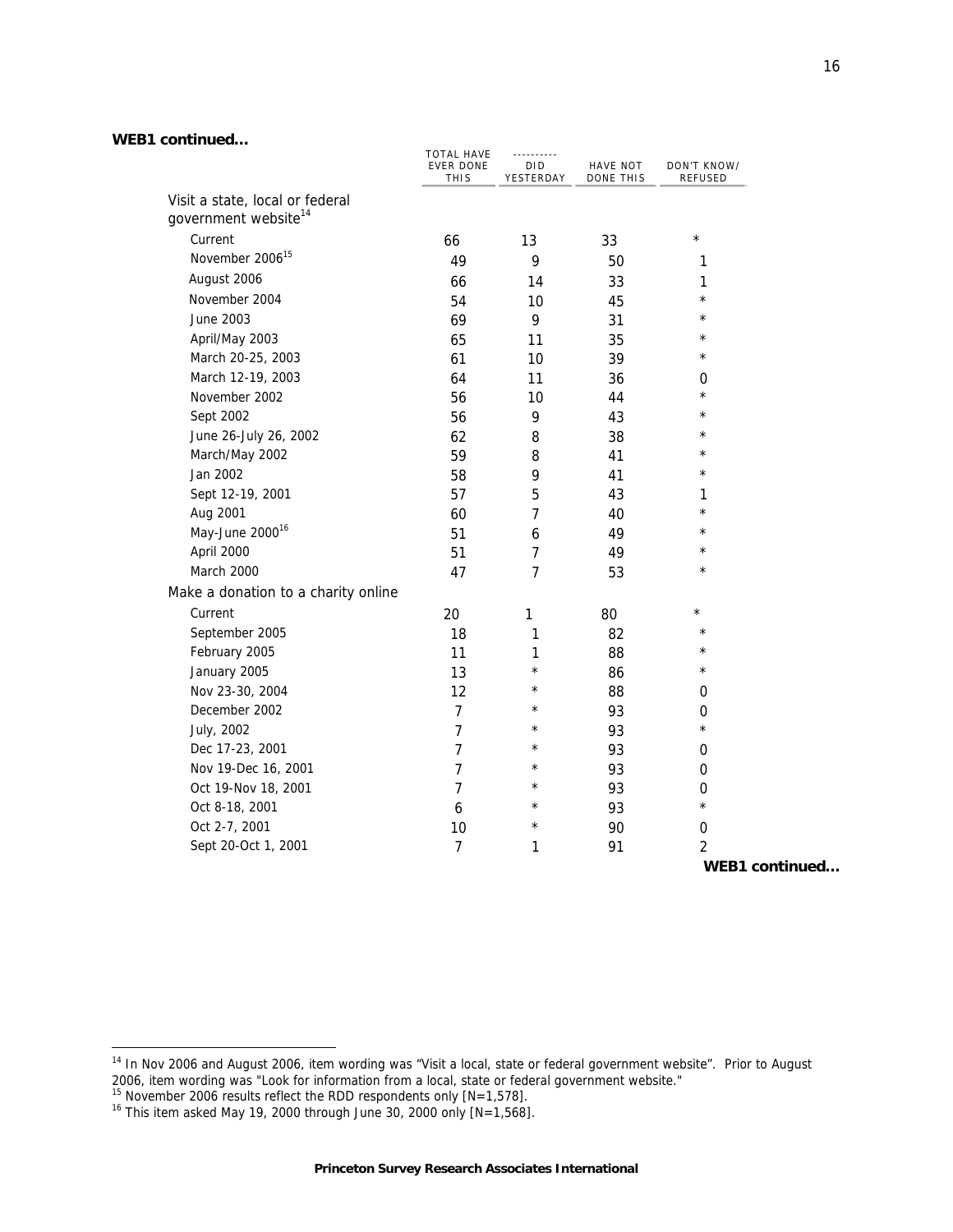$\overline{a}$ 

|                                                                                      | <b>TOTAL HAVE</b><br>EVER DONE<br>THIS | <b>DID</b><br>YESTERDAY | HAVE NOT<br>DONE THIS | DON'T KNOW/<br><b>REFUSED</b> |
|--------------------------------------------------------------------------------------|----------------------------------------|-------------------------|-----------------------|-------------------------------|
| Use an online search engine to help                                                  |                                        |                         |                       |                               |
| you find information on the Web                                                      |                                        |                         |                       |                               |
| Current                                                                              | 89                                     | 49                      | 10                    | $\star$                       |
| December 2006                                                                        | 91                                     | 41                      | 9                     | 1                             |
| August 2006                                                                          | 88                                     | 42                      | 11                    | $^{\star}$                    |
| Nov/Dec 2005                                                                         | 91                                     | 38                      | 9                     | 1                             |
| September 2005                                                                       | 90                                     | 41                      | 9                     | $\star$                       |
| May/June 2004                                                                        | 84                                     | 30                      | 16                    | $\star$                       |
| June 2003                                                                            | 89                                     | 31                      | 10                    | 1                             |
| Jan 2002                                                                             | 85                                     | 29                      | 14                    | 1                             |
| Create or work on your own online                                                    |                                        |                         |                       |                               |
| journal or blog <sup>17</sup>                                                        |                                        |                         |                       |                               |
| Current                                                                              | 12                                     | 5                       | 87                    | $\star$                       |
| Oct-Dec 2007 <sup>18</sup>                                                           | 12                                     | n/a                     | 88                    | $\star$                       |
| February 2007                                                                        | 12                                     | 5                       | 87                    | $\star$                       |
| Sept 2005                                                                            | 9                                      | $\overline{2}$          | 90                    | 1                             |
| February 2005                                                                        | 9                                      | 1                       | 91                    | $\star$                       |
| January 2005                                                                         | 10                                     | $\overline{2}$          | 89                    | 1                             |
| November 2004                                                                        | 6                                      | $\overline{2}$          | 93                    | $\star$                       |
| Feb 2004                                                                             | 5                                      | 1                       | 94                    | 1                             |
| Sept 2002                                                                            | $\overline{7}$                         | 1                       | 93                    | 1                             |
| July, 2002                                                                           | 3                                      | $\star$                 | 96                    | $\star$                       |
| ACT71: Based on Form 1 internet users                                                |                                        |                         |                       |                               |
| Read someone else's online journal or<br>$b \log^{19}$                               |                                        |                         |                       |                               |
| Current $[N=783]$                                                                    | 33                                     | 11                      | 67                    | $\star$                       |
| February 2007                                                                        | 29                                     | 10                      | 71                    | $\star$                       |
| Sept 2005                                                                            | 27                                     | 7                       | 71                    | $\overline{2}$                |
| February 2005                                                                        | 23                                     | 5                       | 75                    | $\overline{2}$                |
| January 2005                                                                         | 27                                     | $\overline{7}$          | 71                    | $\overline{2}$                |
| November 2004                                                                        | 27                                     | 6                       | 71                    | 1                             |
| Feb 2004                                                                             | 17                                     | 3                       | 82                    | 1                             |
| Use a social networking site like<br>MySpace, Facebook or LinkedIn.com <sup>20</sup> |                                        |                         |                       |                               |
| Current                                                                              | 29                                     | 13                      | 70                    | $^{\star}$                    |
| August 2006                                                                          | 16                                     | 9                       | 84                    | $\star$                       |
| September 2005                                                                       | 11                                     | $\mathsf 3$             | 88                    | 1                             |
| February 2005                                                                        | 8                                      | 2                       | 91                    | 1                             |
|                                                                                      |                                        |                         |                       | WEB1 continued                |

 $17$  In Sept 2005 and before, item wording was "Create a web log or 'blog' that others can read on the web."

<sup>&</sup>lt;sup>18</sup> Oct-Dec 2007 trend was not asked in the standard activity series. It was an item in a separate series, with the following question wording: "Here's another list of activities people sometimes do online. Please tell me whether you ever do each one, or not. Do you ever...?" Results reflect all landline internet users and Form 1 Cell sample internet users [N=1,359].<br><sup>19</sup> Prior to February 2007, item wording was "Read someone else's web log or blog."

<sup>&</sup>lt;sup>20</sup> In August 2006, item wording was "Use an online social networking site like MySpace, Facebook or Friendster". Prior to August 2006, item wording was "Use online social or professional networking sites like Friendster or LinkedIn"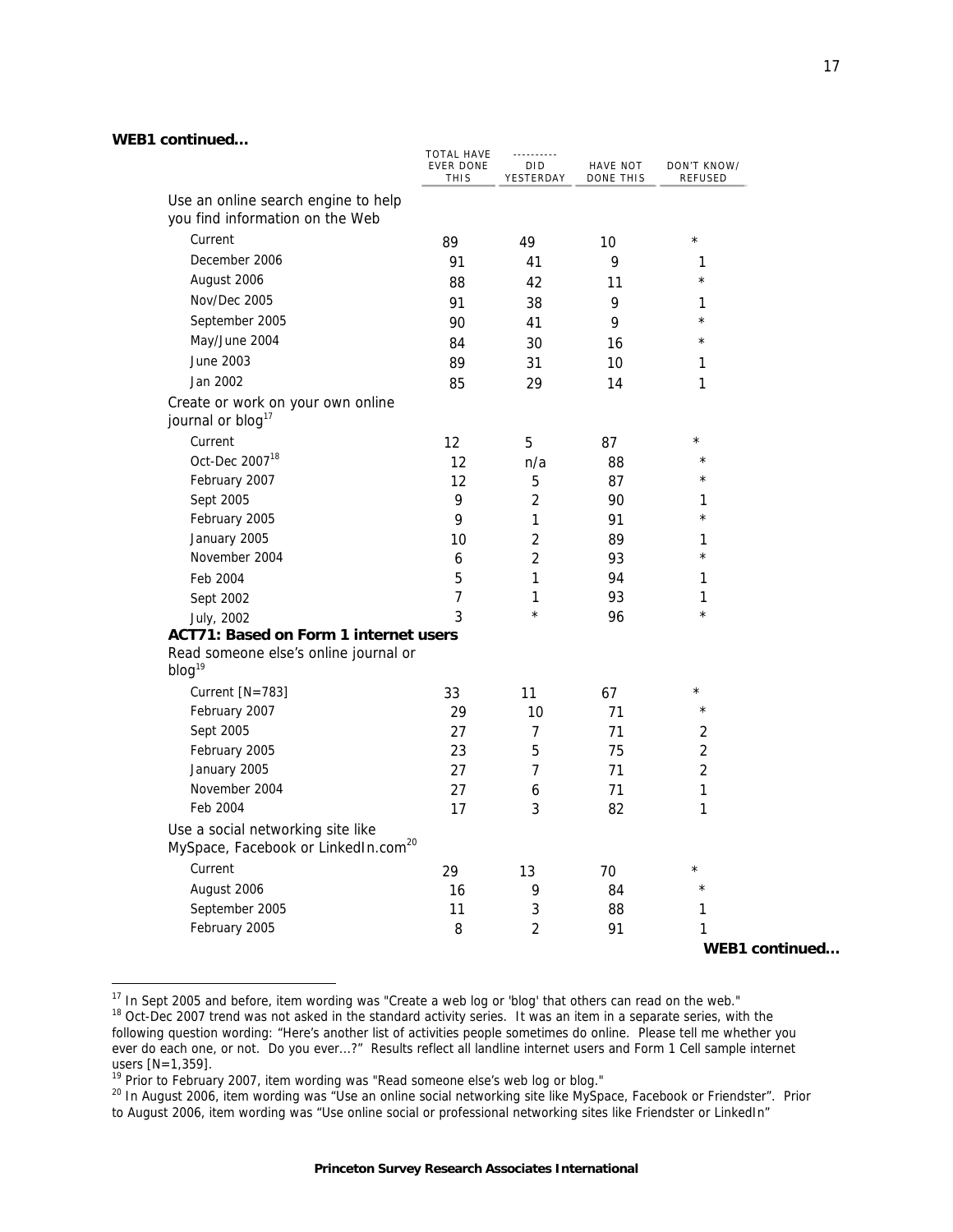j

|                                                                                                                | <b>TOTAL HAVE</b>               |                         |                              |                               |
|----------------------------------------------------------------------------------------------------------------|---------------------------------|-------------------------|------------------------------|-------------------------------|
|                                                                                                                | <b>EVER DONE</b><br><b>THIS</b> | <b>DID</b><br>YESTERDAY | HAVE NOT<br><b>DONE THIS</b> | DON'T KNOW/<br><b>REFUSED</b> |
| Download a podcast so you can listen<br>to it or view it later <sup>21</sup>                                   |                                 |                         |                              |                               |
| Current                                                                                                        | 19                              | 3                       | 80                           |                               |
| August 2006                                                                                                    | 12                              |                         | 88                           |                               |
| Feb-April 2006                                                                                                 | 7                               |                         | 92                           |                               |
| Watch a video on a video-sharing site<br>like YouTube or GoogleVideo                                           |                                 |                         |                              |                               |
| Current                                                                                                        | 52                              | 16                      | 48                           | 1                             |
| Oct-Dec 2007 <sup>22</sup>                                                                                     | 48                              | 15                      | 52                           | $\star$                       |
| December 2006                                                                                                  | 33                              | 8                       | 66                           | $\star$                       |
| Download or share files using peer-to-<br>peer file-sharing networks, such as<br><b>BitTorrent or LimeWire</b> |                                 |                         |                              |                               |
| Current                                                                                                        | 15                              |                         | 84                           | $^\star$                      |

**MODEM** Does the computer you use at home connect to the Internet through a dial-up telephone line, or do you have some other type of connection, such as a DSL-enabled phone line, a cable TV modem, a wireless connection, a fiber optic connection such as FIOS or a T-1?

Based on those who use the internet from home

|   | CURRENT        |                                                          | <b>OCT-DEC 2007</b> | AUG/SEPT<br>$2007^{23}$ |
|---|----------------|----------------------------------------------------------|---------------------|-------------------------|
| % | 15             | Dial-up telephone line                                   | 18                  | 20                      |
|   | 79             | High-speed                                               | 77                  | 73                      |
|   | 36             | DSL-enabled phone line                                   | 34                  | 34                      |
|   | 31             | Cable modem                                              | 31                  | 30                      |
|   | 9              | Wireless connection (either land-<br>based or satellite) | 10                  | 8                       |
|   | $\mathfrak{D}$ | Fiber optic connection                                   | $\mathfrak{p}$      | 2                       |
|   | $\star$        | T-1 connection                                           |                     | n/a                     |
|   | 1              | Other                                                    |                     |                         |
|   | 5              | Don't know/Refused                                       | 3                   | 6                       |
|   | $[n=1,463]$    |                                                          | $[n=1.483]$         | $[n=1.575]$             |

<sup>&</sup>lt;sup>21</sup> Prior to April/May 2008, item wording was "Download a podcast so you can listen to it or view it at a later time"

<sup>&</sup>lt;sup>22</sup> In Oct-Dec 2007, results reflect all landline internet users and Form 1 Cell sample internet users [N=1,359].<br><sup>23</sup> In Aug/Sept. 2007, "Fiber optic connection" and "T-1 connection" were collapsed into one category. Pe optic connection" reflects the combined "Fiber-optic/T-1" group.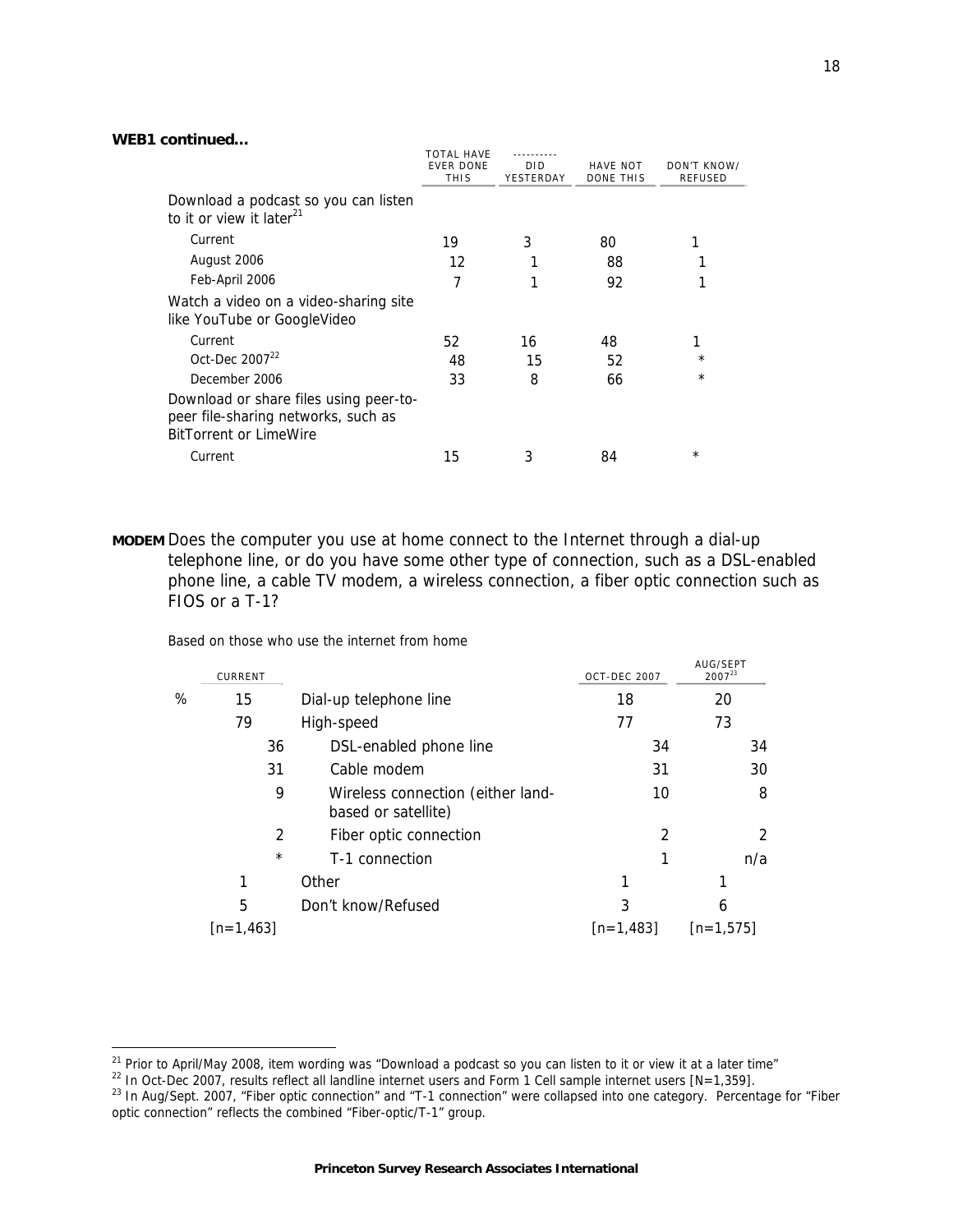## **Q17** What do you like most about having a high-speed internet connection at home? (PRE-CODED OPEN-END)

Based on those who have high-speed internet at home  $[N=1,119]$ 

#### CURRENT

- % 75 Faster access/Greater speed
	- 6 The "always on" connection
		- 5 Convenient/Easy
		- 4 Doing job-related tasks from home
		- 3 Downloading all types of files faster
		- 3 Frees up phone line
	- 2 Finding educational materials
	- 1 Getting movies or TV shows
	- 1 Downloading music/Listening to music
	- 11 Other
	- 3 Don't know
	- 1 Refused

Note: Total may exceed 100% due to multiple responses.

**Q18** Thinking about your high-speed internet service at home, do you subscribe to a basic broadband service, or do you pay extra for a premium service that promises faster speed?

Based on those who have high-speed internet at home  $[N=1,119]$ 

#### CURRENT

- % 54 Subscribe to basic service
	- 29 Subscribe to premium service at higher price
		- 16 Don't know
		- \* Refused
- **Q20** Do you happen to know whether high-speed internet service is available in your neighborhood from a telephone company, a cable company or any other company?

Based on those who do not have high-speed internet at home through a DSL-enabled phone line, cable modem, fiber optic or T-1 connection [N=1,249]

# CURRENT % 63 Yes 24 No

- 13 Don't know
- 1 Refused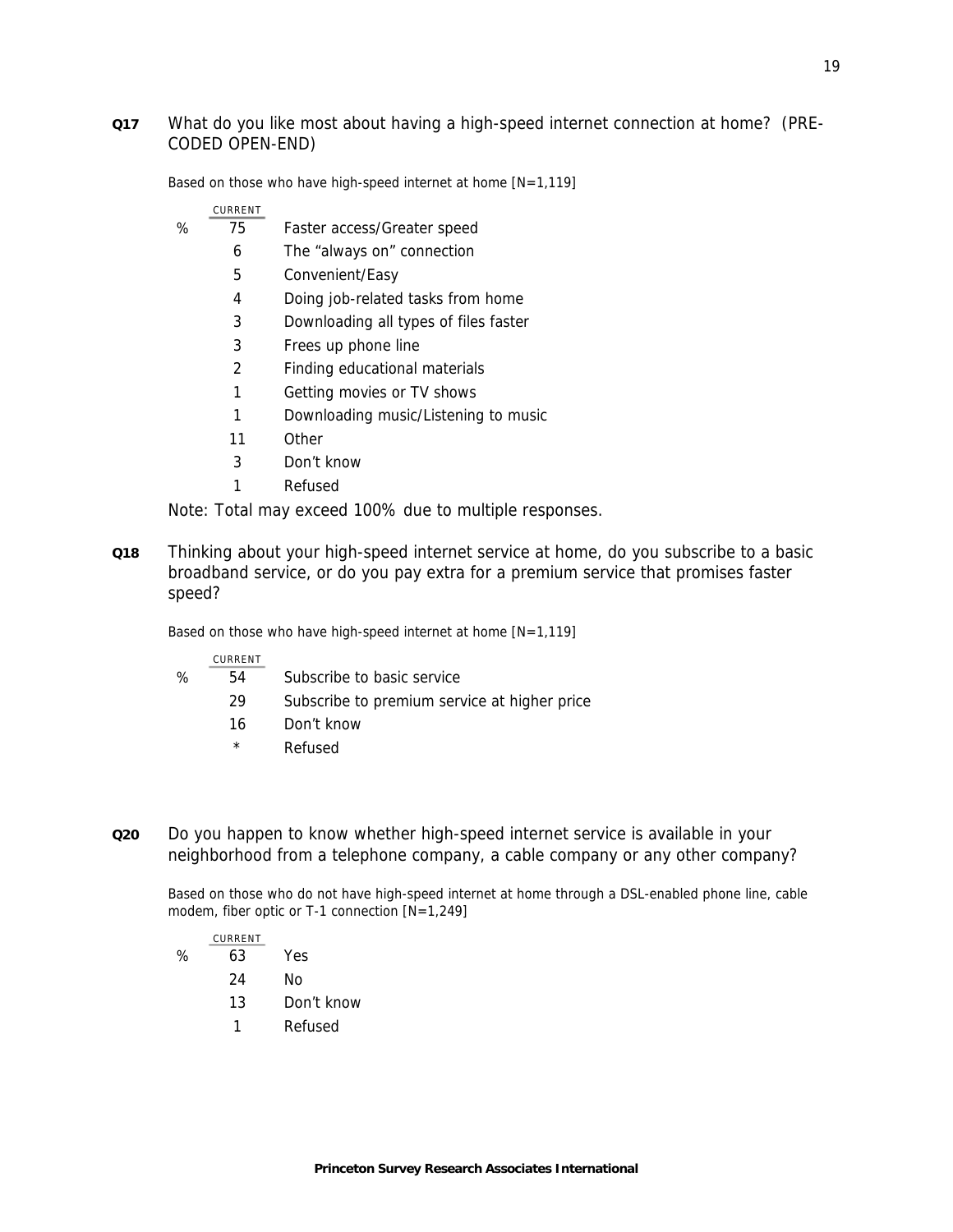**Q21** To the nearest dollar, about how much do you pay each month for internet access at home? If your internet access is combined with television or other services, I would like to know just the amount you pay for internet service.

|   | CURRENT     |                                                         | NOV/DEC<br>$2005^{24}$ | FEBRUARY<br>2004 | <b>OCTOBER</b><br>2002 |
|---|-------------|---------------------------------------------------------|------------------------|------------------|------------------------|
| ℅ | 18          | \$20 or less                                            | 28                     | 29               | 31                     |
|   | 40          | $$21-$40$                                               | 33                     | 40               | 37                     |
|   | 14          | \$41-\$60                                               | 13                     | 14               | 8                      |
|   |             | \$61-\$80                                               |                        |                  | $\star$                |
|   | $\star$     | <b>Over \$80</b>                                        |                        | 3                | $\star$                |
|   | 3           | Nothing/Do not pay/Get<br>access through work or school | 6                      | 2                | 9                      |
|   | 24          | Don't know/Refused                                      | 18                     | 11               | 14                     |
|   | $[n=1,463]$ |                                                         | $[n=1.715]$            | $[n=1,241]$      | $[n=912]$              |

Based on those who use the internet from home

# **Q22** Would you LIKE to have a faster, "broadband" connection, or isn't that something you're interested in?

Based on those who have dial-up at home

|   | CURRENT   |                    | NOV/DEC<br>2005 | FEBRUARY<br>2004 | <b>OCTOBER</b><br>2002 |
|---|-----------|--------------------|-----------------|------------------|------------------------|
| % | 36        | Yes, interested    | 39              | 40               | 38                     |
|   | 62        | No, not interested | 60              | 58               | 57                     |
|   |           | Don't know/Refused |                 |                  | 5                      |
|   | $[n=249]$ |                    | $[n=633]$       | $[n=689]$        | $[n=661]$              |

**Q23** What would it take to get you to switch to broadband? (PRE-CODED OPEN-END)

Based on those who have dial-up at home [N=249]

|   | CURRENT |                                                        |
|---|---------|--------------------------------------------------------|
| % | 35      | The price has to come down/be more affordable/Cheaper  |
|   | 10      | It would have to become available where I live         |
|   | 4       | When my cable/telephone company offers it where I live |
|   | 2       | Someone else will pay for it                           |
|   | 2       | If it was free                                         |
|   | 0       | When my children get older                             |
|   | 11      | Other                                                  |
|   | 19      | Nothing will convince me to get broadband              |
|   | 16      | Don't know                                             |
|   | 4       | Refused                                                |

#### Note: Total may exceed 100% due to multiple responses.

 $\overline{a}$ 

<sup>&</sup>lt;sup>24</sup> In November/December 2005, the question was based on all internet users [N=1,931]. Results shown here are recalculated to reflect just those who use the internet from home [N=1,715].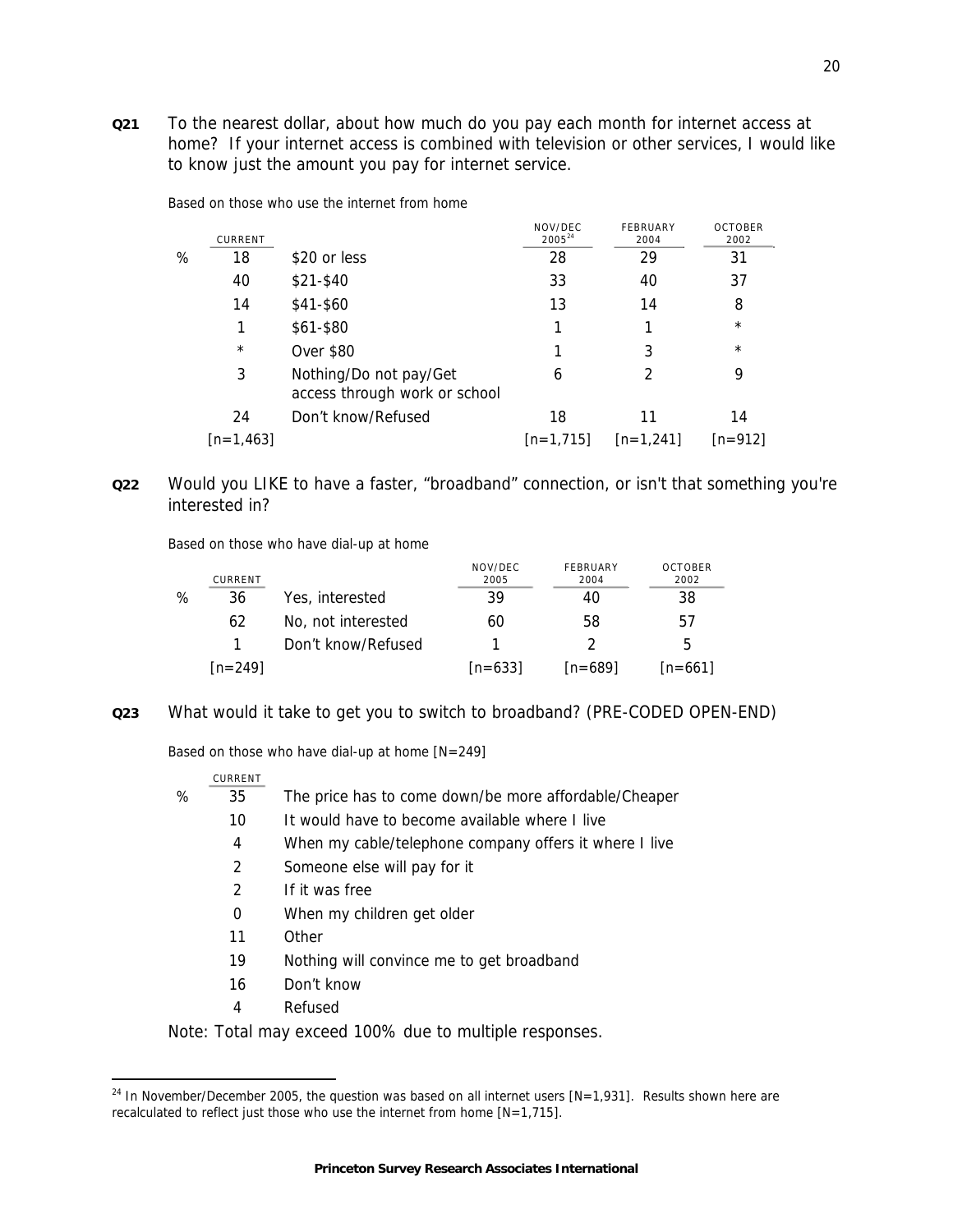# **Methodology**

This report is based on the findings of a daily tracking survey on Americans' use of the Internet. The results in this report are based on data from telephone interviews conducted by Princeton Survey Research Associates International between April 8 to May 11, 2008, among a sample of 2,251 adults, 18 and older. For results based on the total sample, one can say with 95% confidence that the error attributable to sampling and other random effects is plus or minus 2.4 percentage points. For results based Internet users  $(n=1,553)$ , the margin of sampling error is plus or minus 2.8 percentage points. In addition to sampling error, question wording and practical difficulties in conducting telephone surveys may introduce some error or bias into the findings of opinion polls.

The sample for this survey is a random digit sample of telephone numbers selected from telephone exchanges in the continental United States. The random digit aspect of the sample is used to avoid "listing" bias and provides representation of both listed and unlisted numbers (including not-yet-listed numbers). The design of the sample achieves this representation by random generation of the last two digits of telephone numbers selected on the basis of their area code, telephone exchange, and bank number.

New sample was released daily and was kept in the field for at least five days. The sample was released in replicates, which are representative subsamples of the larger population. This ensures that complete call procedures were followed for the entire sample. At least 10 attempts were made to complete an interview at sampled households. The calls were staggered over times of day and days of the week to maximize the chances of making contact with a potential respondent. Each household received at least one daytime call in an attempt to find someone at home. In each contacted household, interviewers asked to speak with the youngest male currently at home. If no male was available, interviewers asked to speak with the youngest female at home. This systematic respondent selection technique has been shown to produce samples that closely mirror the population in terms of age and gender. All interviews completed on any given day were considered to be the final sample for that day.

Non-response in telephone interviews produces some known biases in survey-derived estimates because participation tends to vary for different subgroups of the population, and these subgroups are likely to vary also on questions of substantive interest. In order to compensate for these known biases, the sample data are weighted in analysis. The demographic weighting parameters are derived from a special analysis of the most recently available Census Bureau's March 2007 Annual Social and Economic Supplement. This analysis produces population parameters for the demographic characteristics of adults age 18 or older, living in households that contain a telephone. These parameters are then compared with the sample characteristics to construct sample weights. The weights are derived using an iterative technique that simultaneously balances the distribution of all weighting parameters.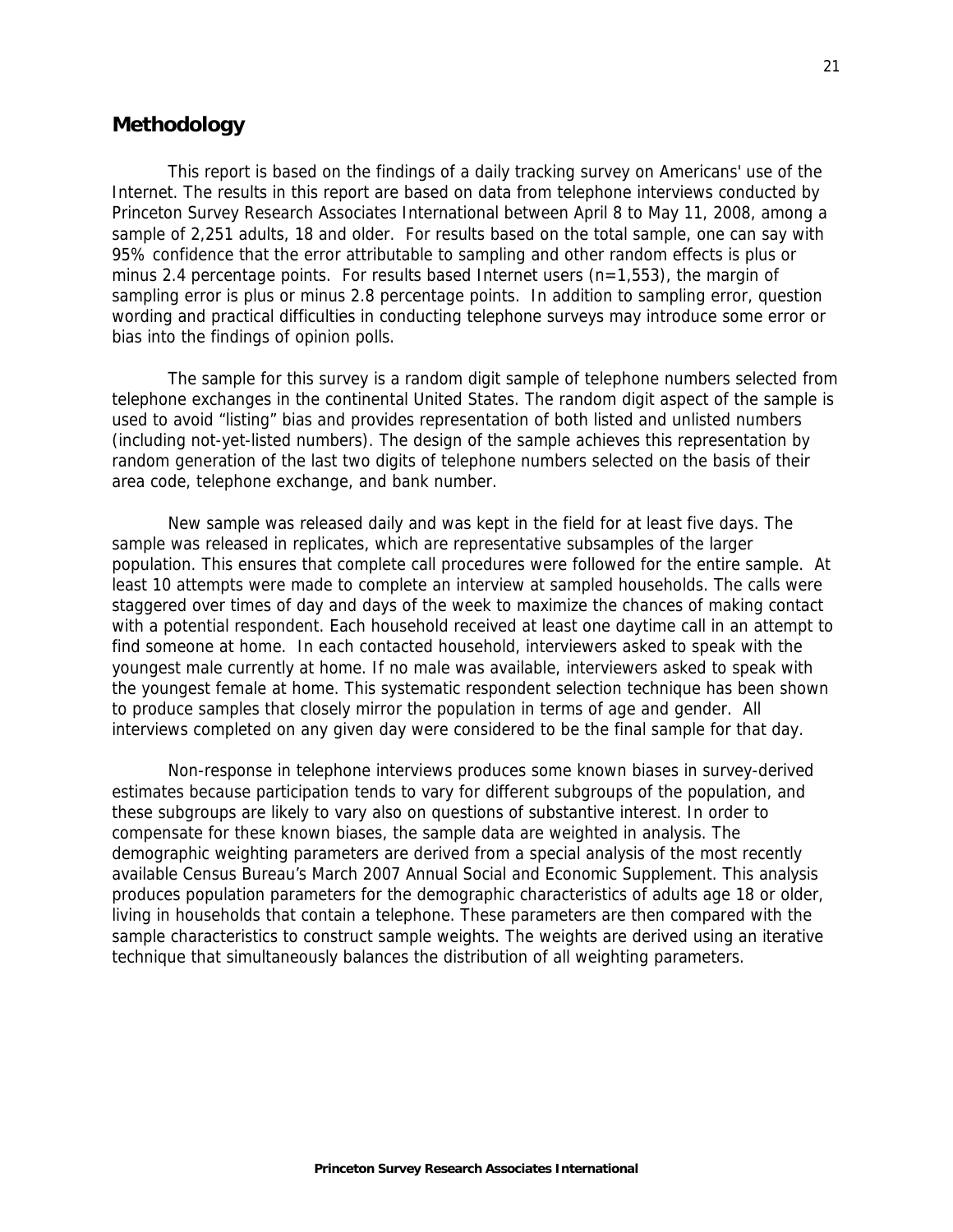|  | Following is the full disposition of all sampled telephone numbers: |
|--|---------------------------------------------------------------------|
|  |                                                                     |

| <b>Table 1: Sample Disposition</b> |                                                           |  |  |  |
|------------------------------------|-----------------------------------------------------------|--|--|--|
| 22,996                             | <b>Total Numbers Dialed</b>                               |  |  |  |
|                                    |                                                           |  |  |  |
| 1,396                              | <b>Business / Government</b>                              |  |  |  |
|                                    | 1,250 Computer/Fax                                        |  |  |  |
| 8                                  | Cell phone                                                |  |  |  |
|                                    | 8,577 Other Not-Working                                   |  |  |  |
| 1,595                              | Additional projected NW                                   |  |  |  |
| 10,171                             | Working numbers                                           |  |  |  |
| 44.2%                              | <b>Working Rate</b>                                       |  |  |  |
|                                    |                                                           |  |  |  |
| 474                                | No Answer                                                 |  |  |  |
| 58                                 | <b>Busy</b>                                               |  |  |  |
| 821                                | <b>Answering Machine</b>                                  |  |  |  |
| 100                                | <b>Other Non-Contact</b>                                  |  |  |  |
| 8,718                              | Contacted numbers                                         |  |  |  |
| 85.7%                              | <b>Contact Rate</b>                                       |  |  |  |
|                                    |                                                           |  |  |  |
| 209                                | Callback                                                  |  |  |  |
|                                    | 5,610 Refusal 1 - Refusal before eligibility status known |  |  |  |
| 2,899                              | Cooperating numbers                                       |  |  |  |
| 33.3%                              | <b>Cooperation Rate</b>                                   |  |  |  |
|                                    |                                                           |  |  |  |
| 356                                | Language Barrier                                          |  |  |  |
| 2,543                              | Eligible numbers                                          |  |  |  |
| 87.7%                              | <b>Eligibility Rate</b>                                   |  |  |  |
|                                    |                                                           |  |  |  |
| 292                                | Incomplete                                                |  |  |  |
| 2,251                              | Complete                                                  |  |  |  |
| 88.5%                              | <b>Completion Rate</b>                                    |  |  |  |
|                                    |                                                           |  |  |  |
| 25.2%                              | <b>Response Rate</b>                                      |  |  |  |

PSRAI calculates a response rate as the product of three individual rates: the contact rate, the cooperation rate, and the completion rate. Of the residential numbers in the sample, 86 percent were contacted by an interviewer and 33 percent agreed to participate in the survey. Eighty-eight percent were found eligible for the interview. Furthermore, 89 percent of eligible respondents completed the interview. Therefore, the final response rate is 25 percent.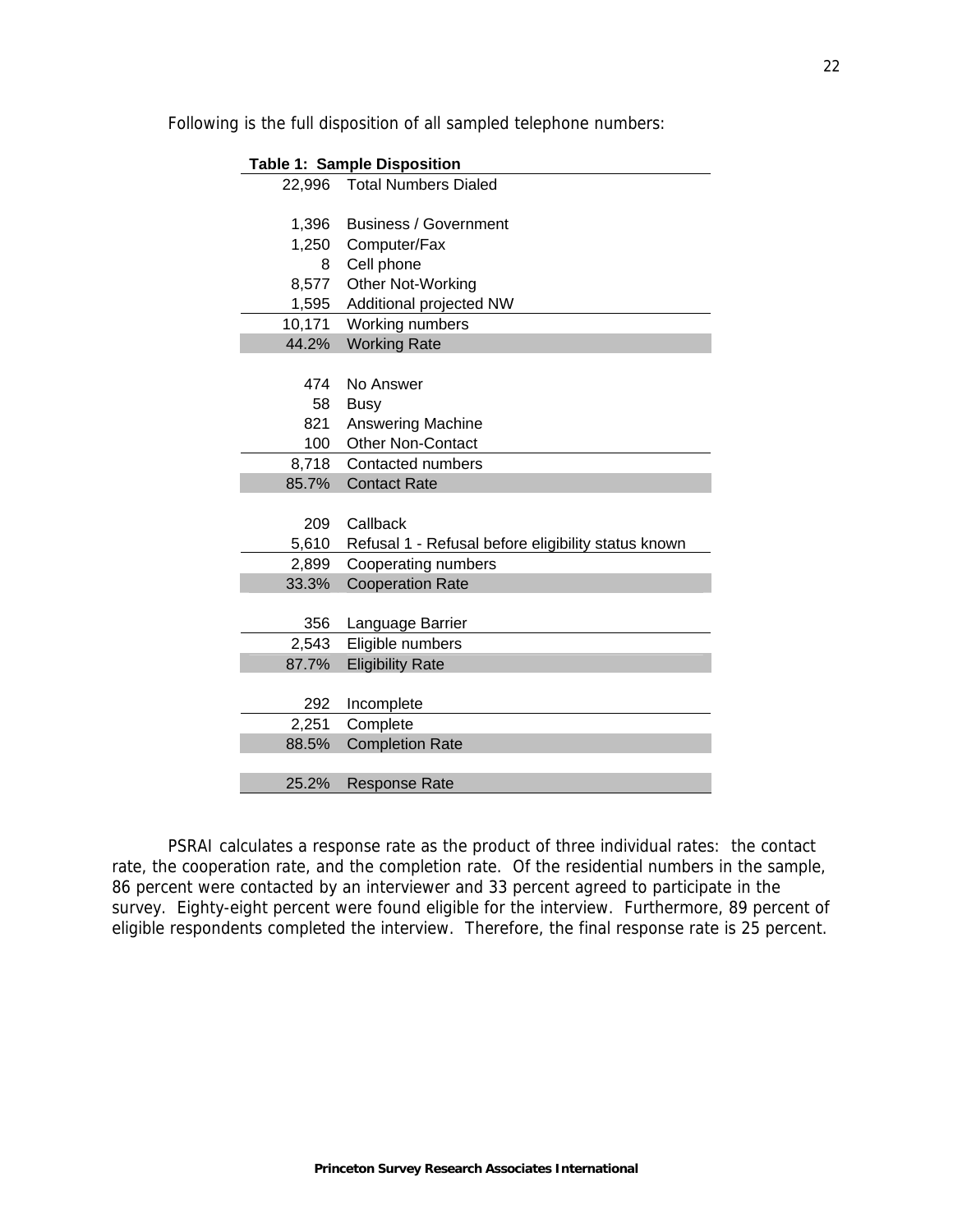# **Endnotes**

- $v<sup>i</sup>$  Jan/Feb 2006 trends based on the Exploratorium Survey, conducted Jan. 9-Feb. 6, 2006 [N=2,000].
- vii Nov/Dec 2005 trends based on daily tracking survey conducted Nov. 29-Dec. 31, 2005 [N=3,011].
- viii September 2005 trends based on daily tracking survey conducted Sept. 14-Oct.13, 2005 [N=2,251].
- $\frac{1}{10}$  May/June 2005 trends based on the Spyware Survey, conducted May 4-June 7, 2005 [N=2,001].
- x February 2005 trends based on daily tracking survey conducted Feb. 21-March 21, 2005 [N=2,201].
- <sup>xi</sup> January 2005 trends based on daily tracking survey conducted Jan. 13-Feb.9, 2005 [N=2,201].
- xii November 23-30, 2004 trends based on the November 2004 Activity Tracking Survey, conducted November 23-30, 2004 [N=914].

xiii November 2004 trends based on the November Post-Election Tracking Survey, conducted Nov 4-Nov 22, 2004  $[N=2,200]$ .

- $x^2$  May/June 2004 trends based on daily tracking survey conducted May 14-June 17, 2004 [N=2,200].
- $\frac{1}{2}$  February 2004 trends based on daily tracking survey conducted February 3-March 1, 2004 [N=2,204].
- xvi November 2003 trends based on daily tracking survey conducted November 18-December 14, 2003 [N=2,013].
- xvii June 2003 trends based on 'Internet Spam' survey conducted June 10-24, 2003 [N=2,200].
- xviii April/May 2003 trends based on daily tracking survey conducted April 29-May 20, 2003 [N=1,632].
- xix February 2003 trends based on daily tracking survey conducted February 12-March 2, 2003 [N=1,611].
- xx December 2002 trends based on daily tracking survey conducted Nov. 25–Dec. 22, 2002  $[N=2,038]$ .
- $\frac{xxi}{xxi}$  November 2002 trends based on daily tracking survey conducted October 28-November 24, 2002 [N=2,745].
- xxii September 2002 trends based on daily tracking survey conducted September 9-October 6, 2002 [N=2,092].
- <sup>xxiii</sup> July 2002 trends based on 'Sept. 11<sup>th</sup>-The Impact Online' survey conducted June 26-July 26, 2002 [N=2,501].
- xxiv March/May 2002 trends based on daily tracking surveys conducted March 1-31, 2002 and May 2-19, 2002.
- xxv January 2002 trends based on a daily tracking survey conducted January 3-31, 2002.
- $x_{xvi}$  December 2001 trends represent a total tracking period of December 1-23, 2001 [N=3,214]. This tracking period based on daily tracking surveys conducted December 17-23, 2001 and November 19-December 16, 2001.

i August/September 2007 trends based on the Consumer Choice survey, conducted August 3-September 5, 2007 [N=2,400, oversample of 129 cell phone users].

ii February 2007 trends based on daily tracking survey conducted February 15-March 7, 2007 [N=2,200].

iii December 2006 trends based on daily tracking survey, conducted November 30 - December 30, 2006 [N=2,373].

 $\frac{N}{N}$  November 2006 trends based on Post-Election tracking survey, conducted Nov. 8-Dec. 4, 2006 [N=2,562]. This includes an RDD sample [N=2,362] and a cell phone only sample [N=200]. Results reflect combined samples, where applicable.

 $\textdegree$  August 2006 trends based on daily tracking survey, conducted August 1-31, 2006 [N=2,928].

xxvii November 2001 trends represent a total tracking period of November 1-30, 2001 [N=2,119]. This tracking period based on daily tracking surveys conducted October 19 – November 18, 2001 and November 19 – December 16, 2001.